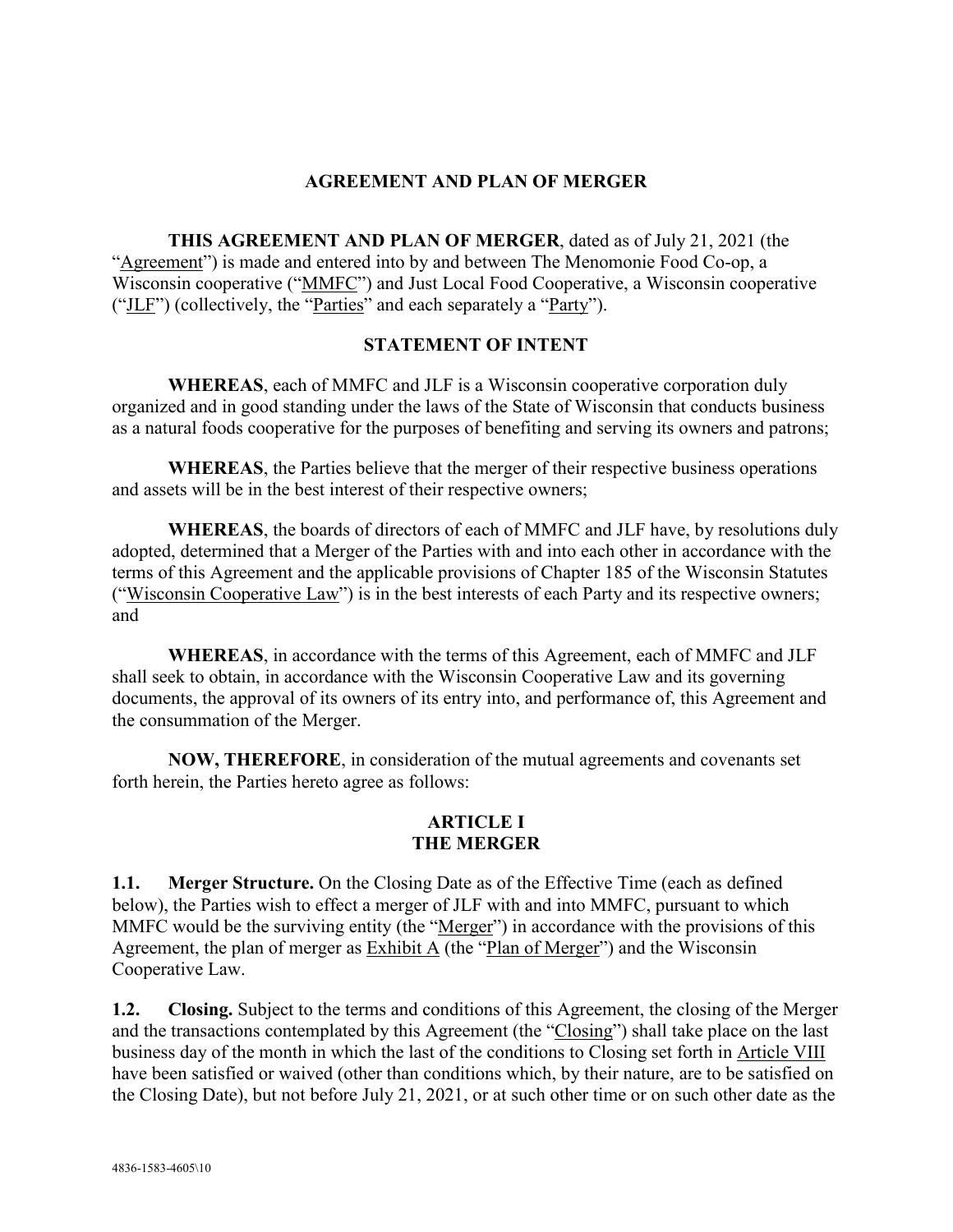Parties may mutually agree upon in writing (the day on which the Closing takes place being the "Closing Date").

**1.3. Actions at the Closing.** At the Closing, each Party shall deliver to the other Parties the documents required to be delivered pursuant to [Article VIII](#page-8-0) and such other documents, instruments and materials (or complete and accurate copies thereof, where appropriate) as may be reasonably required in order to effectuate the intent and provisions of this Agreement, and all such documents, instruments and materials shall be satisfactory in form and substance to the receiving Party.

**1.4. Consummation of the Merger.** Subject to the terms and conditions set forth herein, including the approval of this Agreement and the Merger by the owners of each of the Parties, the Parties will cause the Merger to be consummated by filing, at the Closing, articles of merger including this Agreement (the "Articles of Merger") with the Wisconsin Secretary of State, in a form satisfactory to the Parties, and in such form as required by, and executed in accordance with, the relevant provisions of the Wisconsin Cooperative Law. The Merger shall become effective upon filing of the Articles of Merger or such later time and date as may be stated in the Articles of Merger (the effective time of the Merger being hereinafter referred to as the "Effective Time").

**1.5. Effect of Merger.** As of the Effective Time, The Menomonie Food Co-op shall have all the rights, privileges, immunities and powers and shall be subject to all the duties and liabilities of a cooperative corporation organized under the Wisconsin Cooperative Law. As of the Effective Time, all locations of The Menomonie Food Co-op shall use the name and logo of The Menomonie Food Co-op, or its assumed name "Menomonie Market Food Co-op." Except as otherwise expressly provided herein, The Menomonie Food Co-op shall thereupon and thereafter be responsible for all of the obligations of each of the Parties and possess (a) all the rights, privileges, immunities, powers and franchises, public and private, of the Parties; (b) all real or personal property, (c) all debts and other obligations owed to each of the Parties, including debts arising from a subscription for ownership, and (d) all other rights or interests belonging to any of the Parties shall be transferred to The Menomonie Food Co-op without further act or deed; and interests in real estate and personal property possessed by the Parties shall not revert or be in any way impaired by reason of the Merger. The liabilities of the officers, directors, owners or similar groups or persons, however denominated, of the Parties shall not be affected by the Merger, except as may be otherwise specified in the Plan of Merger or this Agreement. All of the foregoing shall occur with the effect set forth in Wisconsin Cooperative Law Section 185.62.

At any time, and from time to time after the Effective Time, the officers of The Menomonie Food Co-op may execute and deliver all such deeds, assignments and other instruments and take or cause to be taken all such further or other actions as they may deem necessary or desirable in order to vest, perfect or confirm interests in the foregoing to The Menomonie Food Co-op.

**1.6. Corporate Name.** The name of the cooperative shall be "The Menomonie Food Co-op".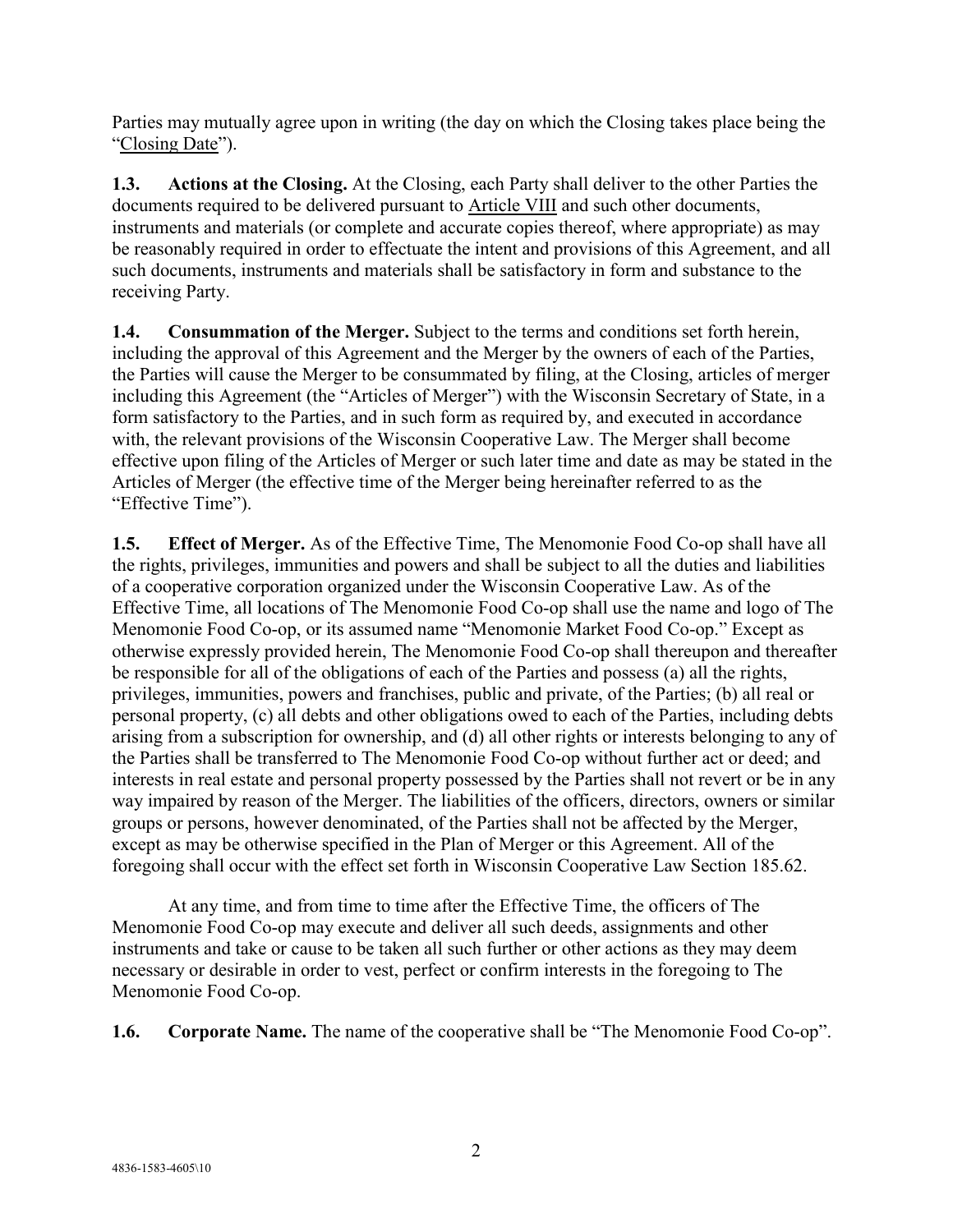**1.7. Articles of Incorporation.** The Articles of Incorporation attached hereto as Exhibit B shall be the articles of incorporation of The Menomonie Food Co-op (the "Articles") until thereafter amended as provided therein and under the Wisconsin Cooperative Law.

**1.8. Bylaws.** The Bylaws attached hereto as Exhibit C shall be the Bylaws of The Menomonie Food Co-op (the "Bylaws") until thereafter amended as provided therein and under the Wisconsin Cooperative Law.

**1.9. Ownership.** All owners of the Parties as of the Effective Time shall automatically, by virtue of the Merger and without any additional action on behalf of the Parties, become owners of The Menomonie Food Co-op immediately following consummation of the Merger.

**1.10. Equity Retirement**. Each of the Parties agrees that it will not pay or retire any patronage equity or ownership shares or other equity interests of any of its owners between the vote of approval of this Agreement by both Parties and the Closing Date, except that each Party may pay out the equity and other ownership interests of deceased owners in accordance with its past practice.

# **ARTICLE II GOVERNANCE AND MANAGEMENT OF THE MENOMONIE FOOD CO-OP**

**2.1. Directors.** The board of directors of The Menomonie Food Co-op immediately following consummation of the Merger shall be the individuals specified below. Each individual shall hold office until the earlier of their respective death, resignation or removal or until their respective successor is duly elected and qualified in the manner provided for in the Articles or Bylaws (the board of directors of The Menomonie Food Co-op shall be referred to herein as the "Board"). Subject to the initial Board set forth below, the composition, election and voting requirements of the Board shall be as described in the Bylaws.

| <b>NAME</b>           | <b>TERM UP</b> |
|-----------------------|----------------|
| <b>Barb Button</b>    | 2022           |
| Marianne Holm         | 2024           |
| Susan Krahn           | 2023           |
| Kyle Lehman           | 2022           |
| Joey Meicher          | 2022           |
| Kathy Mitchell        | 2024           |
| Sarah Paquette        | 2023           |
| <b>Rick Remington</b> | 2023           |
| Karlee Wallin         | 2024           |
|                       |                |

**2.2. Officers.** The officers of The Menomonie Food Co-op immediately following consummation of the Merger shall be promptly named by the Board, and each such individual shall hold the office next to their name until the earlier of their respective death, resignation or removal or until their successor is elected and qualified pursuant to the Bylaws.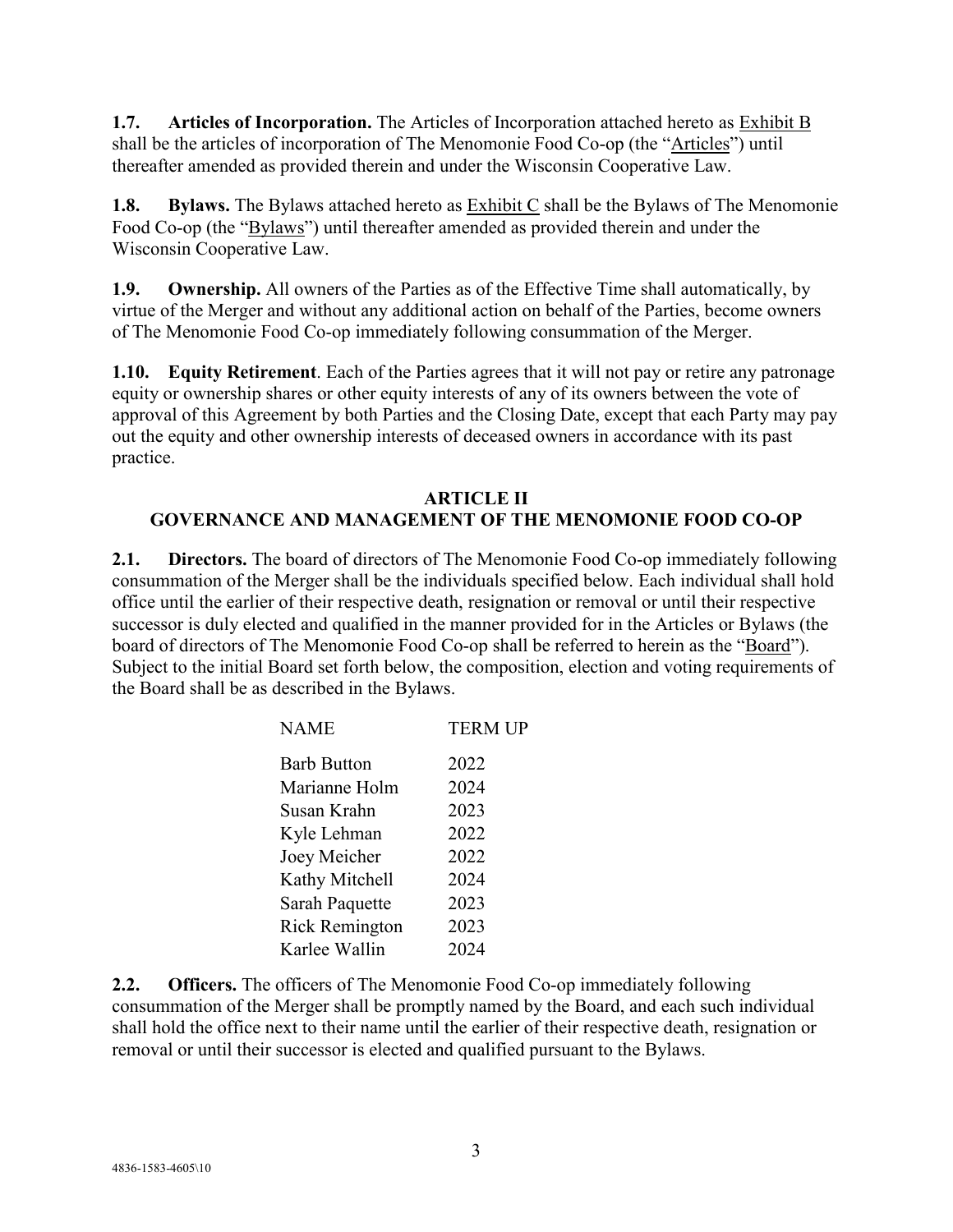**2.3. Committees.** The Menomonie Food Co-op shall have those committees described in the Bylaws and/or established by the Board.

## **ARTICLE III MERGER CONSIDERATION**

**3.1. Articles and Bylaws**. From and after the Effective time, ownership in The Menomonie Food Co-op and all shares and equity in The Menomonie Food Co-op issued or credited in exchange for the shares and equity in the Parties shall in all instances be governed by the provisions of the Articles and the Bylaws.

**3.2. Conversion of Stock and Equity**. At the Effective Time, as a result of the Merger and without any action on the part of the Parties or any of the Parties' owners, the manner and basis of converting shares and patronage equity interests of JLF into shares and patronage equity interests, if any, of The Menomonie Food Co-op (the "Conversion"), and the manner and basis of making distributions to the owners of JLF in extinction of or in substitution for their shares and patronage equity interests, if any, in JLF, shall be as follows:

**(a)** Each share of common stock in JLF issued to an eligible owner and outstanding immediately prior to the Effective Time shall be converted into one share of Class A common stock and up to 5 shares of Class B preferred stock in The Menomonie Food Coop. The number of Class B preferred shares will be determined by the current equity investment of such owner in JLF at the time of the Closing Date.

**(b)** No person or entity shall have more than one vote in the affairs of The Menomonie Food Co-op, or own more than one share of Class A common stock of The Menomonie Food Co-op. If, immediately prior to the Effective Time, a person or entity is an owner of both JLF and The Menomonie Food Co-op, such person or entity shall only receive one share of Class A stock of The Menomonie Food Co-op, and any additional shares of common stock such person or entity would be entitled to pursuant to the above conversion procedures shall instead be converted into an equivalent number of shares of Class B stock of The Menomonie Food Co-op.

**(c)** Each share of preferred stock of JLF and outstanding immediately prior to the Effective Time shall be converted to one share of Class D preferred stock of The Menomonie Food Co-op, and shall carry the same rights, terms and preferences as the preferred stock of JLF.

**3.3. No Further Ownership Rights in Stock or Equity.** The Conversion will be deemed to have been issued and allocated in full satisfaction of all rights pertaining to shares and equity interests of the Parties.

# **ARTICLE IV OWNER MEETINGS**

**4.1. Owner Meetings.** Each Party (i) shall take all action necessary under all applicable law to call, give notice of and hold a meeting of such Party's owners (each an "Owner Meeting") to vote on approval of this Agreement, including consummation of the Merger and the other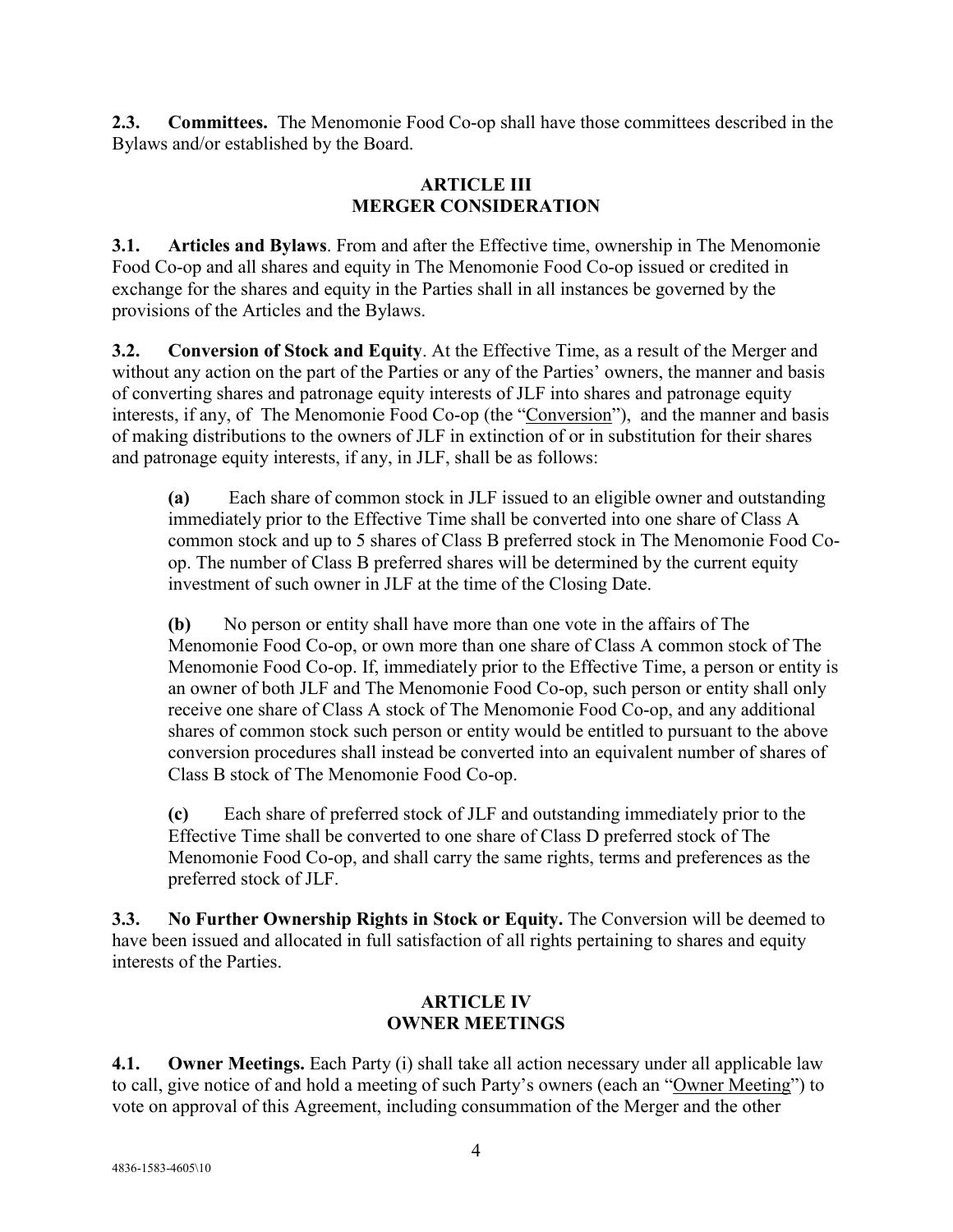transactions contemplated hereby; (ii) submit such proposal to such owners at its Owner Meeting and make available to each of its owners the Joint Information Statement that has been jointly prepared by the Parties to provide complete and consistent information regarding the Merger to owners of both of the Parties; and (iii) not submit any other proposal to such owners in connection with the Owner Meeting without the prior written consent of the other Party.

**4.2. Record Date.** Each Party, shall set the date of this Agreement as the record date for persons entitled to notice of, and to vote at, the Owner Meeting and shall not change such record date without the prior written consent of the other Party (such consent not to be unreasonably withheld, conditioned or delayed). Only those owners who are owners in good standing on the date of this Agreement shall be entitled to vote for the Merger, unless the Board of Directors of both Parties mutually approve a later record date.

**4.3. Postponement.** Notwithstanding anything to the contrary contained in this Agreement, a Party may, after consultation with the other Party, adjourn or postpone the Owner Meeting only: (i) if, as of the time for which the Owner Meeting is originally scheduled, there is insufficient owner voting power represented (either in person or by proxy) to constitute a quorum necessary to conduct the business to be conducted at the Owner Meeting; or (ii) if such Party believes more time is required to ensure a likelihood that the required owner vote will be obtained.

**4.4. Meeting Notice.** The official meeting notice with respect to each Owner Meeting shall include a statement to the effect that such Party's board of directors has determined that this Agreement, including consummation of the Merger and the other transactions contemplated hereby, are in the best interests of such Party and fair to such Party's owners, and recommends that such Party's owners who are entitled to vote thereon vote to approve such proposal. Such determination and recommendation by the Parties' boards of directors shall not be withdrawn or modified in a manner adverse to the other Party prior to the earlier of the Owner Meetings and termination of this Agreement pursuant to [Article IX.](#page-10-0)

## **ARTICLE V HUMAN RESOURCE MATTERS**

**5.1. Employee Transition and Benefits**. All staff of the Parties existing as of the Closing Date will continue being compensated at or above their pay rate as of July 21, 2021, assuming each such employee maintains a position equivalent to his/her current position and shall, to the extent possible, be provided the same benefits, wages, and job level. The Menomonie Food Coop reserves the right to reassign staff based upon operational needs and staff skill level.

## **ARTICLE VI DISPUTE RESOLUTION**

If a dispute or disagreement arises between the Parties relating to the Parties' respective rights or obligations arising under this Agreement and/or the interpretation and effect of this Agreement and the transactions contemplated hereby, the Parties agree to first strive to resolve any such dispute in good faith and through informal channels before pursuing any legal actions.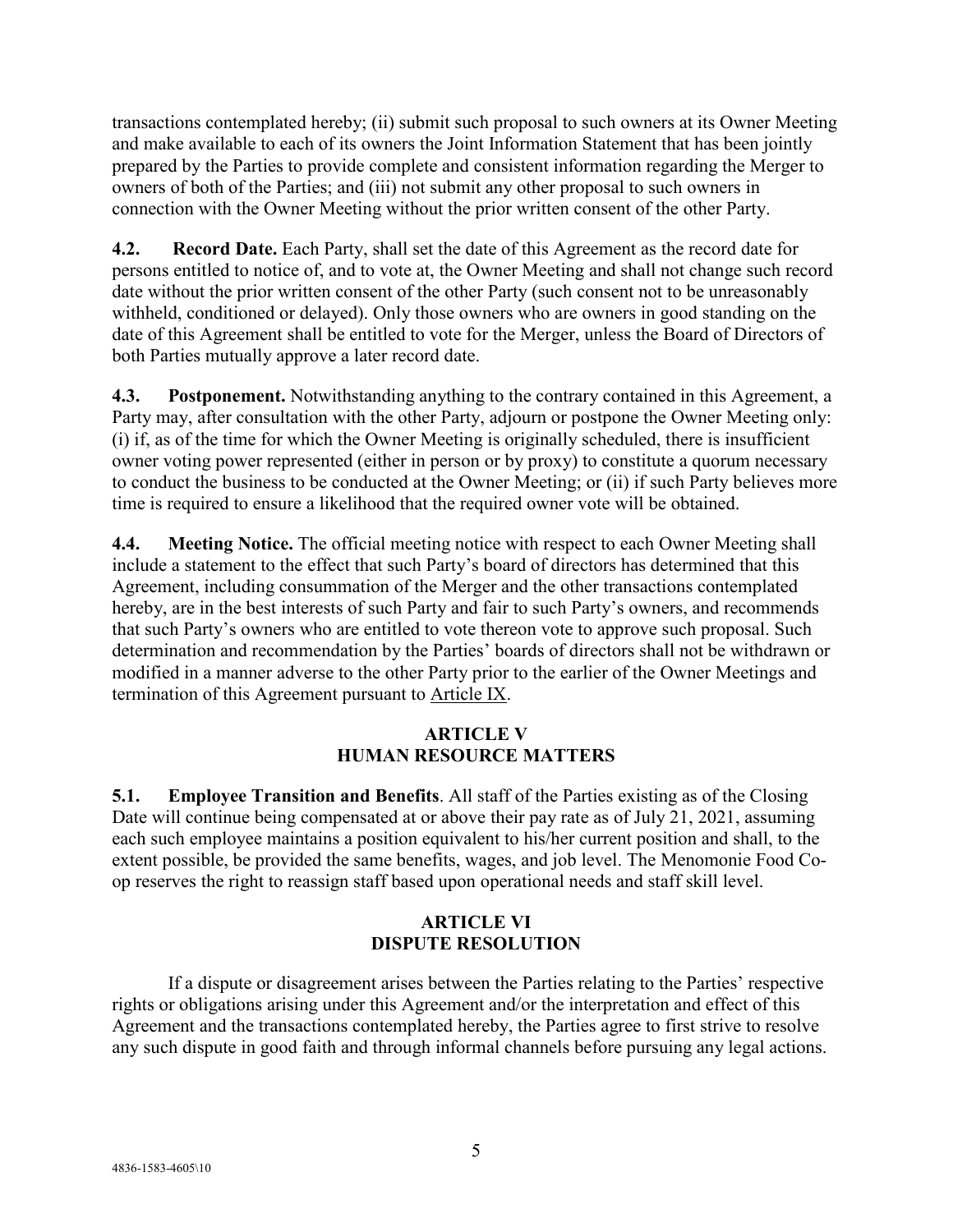#### **ARTICLE VII REPRESENTATIONS AND WARRANTIES OF THE PARTIES**

As an inducement to the Parties to enter into this Agreement and with the understanding that the Parties will be relying thereon in consummating this Agreement and the transactions contemplated hereby, except for matters disclosed through due diligence and for facts or circumstances which in the aggregate would not have a material adverse effect on the business or operations of the Parties taken as a whole, each of the Parties hereby represents and warrants to the other Party as follows:

<span id="page-5-0"></span>**7.1. Organization.** The Party has been duly organized and are validly existing and in good standing under the laws of the State of Wisconsin with the power and authority necessary or required by law to carry on the business activities in which it is presently engaged. There are no pending proceedings or actions to limit or impair any of such Party's powers, rights and privileges, or to dissolve or liquidate the Party.

**7.2. Authority for Agreement.** The Party possesses all requisite power and authority to execute and deliver this Agreement and to carry out its obligations hereunder. Except as otherwise provided elsewhere in this Agreement, the Party is not aware of any material, adverse consequences that the Merger may have with respect to their programs or property to be succeeded to by The Menomonie Food Co-op. This Agreement has been duly executed and delivered by the Party and constitutes the valid and legally binding obligation of the Party, enforceable in accordance with its terms. No other corporate proceedings on their part are necessary to authorize the execution, delivery or performance of this Agreement. The execution, delivery and performance of this Agreement by the Party, and the consummation of the transactions contemplated hereby, will not conflict with or result in any violation of or default under (a) any provision of the governing documents of the Party or any statute, ordinance, rule or regulation applicable to the Party; (b) any other agreement, understanding, instrument or order to which the Party is a party or by which the property of the Party is bound; (c) violate or conflict with any provisions of any license or permit of the Party; or (d) violate any statute or law or any judgment, order, decree, regulation or rule of any court or governmental authority applicable to the Party.

**7.3. Authorized Stock.** As set forth on Exhibit D, the Party has disclosed to the other Party the number and classes of its current owners and all of its outstanding shares. A complete and accurate list of the total number of owners of the Party and the number of shares held by each, free and clear of all liens, encumbrances, and claims of any kind is maintained and available for inspection at the offices of the Party. Each share is validly authorized, and no other shares in the Constituent Corporations carry preemptive rights and nor will any such rights come into being as a result of this Merger. No option, warrant, call or commitment of any kind exists which would obligate the Constituent Corporations to issue any shares.

**7.4. Patronage Equity.** All patronage equity, in whatever form, allocated or unallocated, on the books and records of the Party has been validly issued and accurately reflects the patronage activities of all patronage business done with or by the Party. The Party maintains a system of accounting with respect to equity consistent with all requirements of Subchapter T of the Code, and credits, allocates and declares dividends with respect to patronage equity in accordance with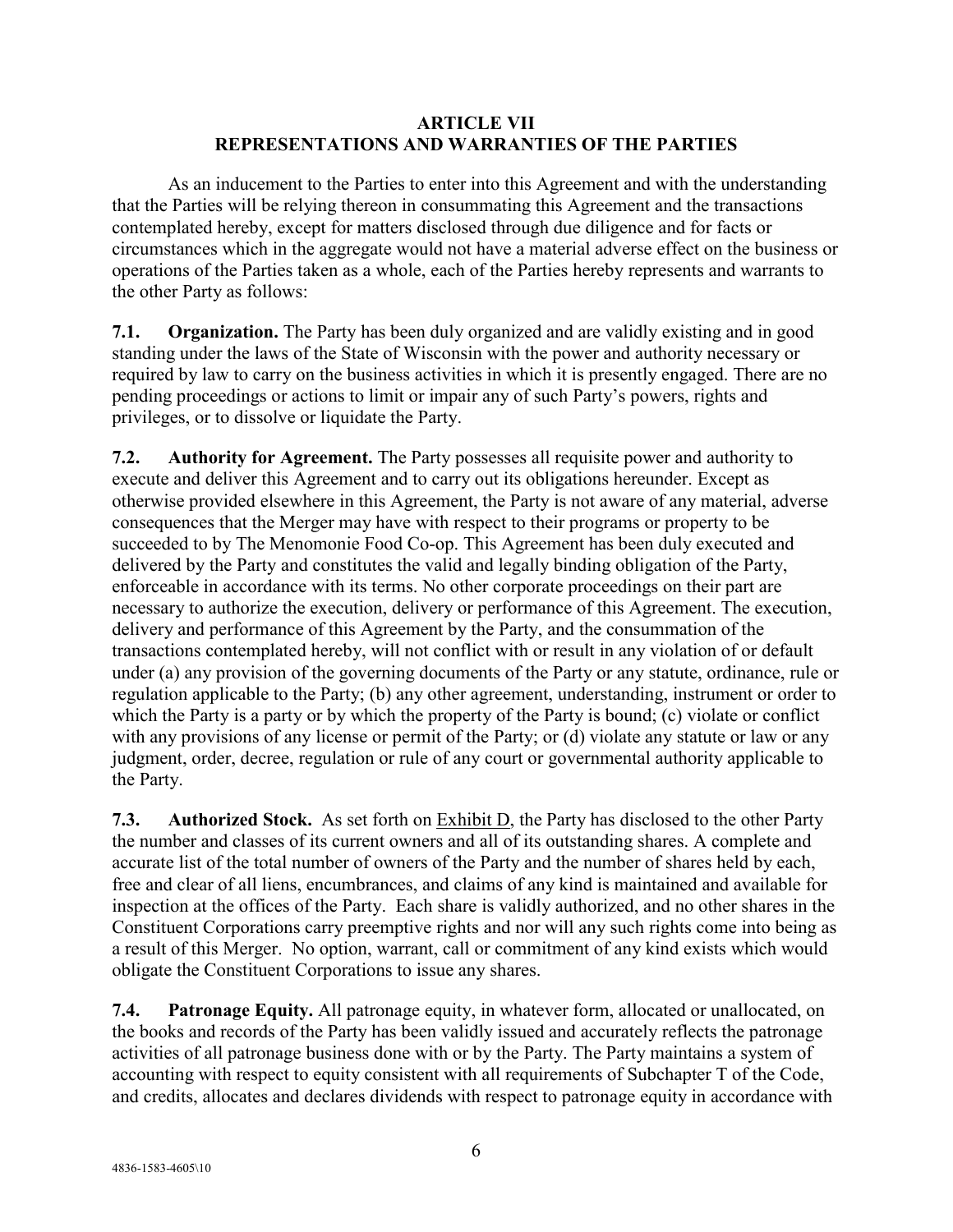such requirements. The ownership of, and owner register with respect to, the Party's patronage equities as reflected in its books and records are accurate, and such patronage equity records have been disclosed to the other Party.

**7.5. Record Books.** The minute books and cooperative record books of the Party are complete and correct in all material respects and record all transactions required to be recorded under any and all federal or state laws or regulations.

**7.6. Required Owner Vote.** The affirmative vote of at least 66 2/3% of the owners (i.e., the holders of Class A common stock of the Party) voting on the Merger, voting as a single class at a duly noticed and held meeting of such owners, in favor of the Merger is the only vote of the owners of the Party or of any holders of any other class or series of the capital stock or ownership stock of the Party necessary to approve this Agreement and authorize the consummation of the Merger and other transactions contemplated hereby.

<span id="page-6-0"></span>**7.7. Financial Information.** The Party has previously disclosed to the other Party all of the latest financial statements, tax returns and other financial records of the Party (the "Financial Statements"). To the best of the Party's knowledge, all the Financial Statements are true, and completely and accurately reflect the financial condition of the Party and its activities, including the assets and liabilities of the Party and the results of the Party's operations. The Financial Statements reflect the liabilities, of a capital and non-capital nature, of the Party, and have been prepared in accordance with generally accepted accounting methods, consistently applied throughout the periods indicated. The Party has delivered to the other Party accurate lists of all liabilities of which it is, or should be, aware. The Party also represent that none of its assets are specifically appropriated for a certain purpose or that any of its assets are of a restricted nature.

Since the date of the most recent Financial Statements, neither Party has entered into any transaction not in the ordinary course of business or that would or may materially affect its business, properties, assets, capital or condition, financial or otherwise.

**7.8. Tax Matters.** The Party has filed all federal, state, county, local and foreign tax returns, including information returns, required to be filed by it, and paid all taxes owed by it, including those with respect to income, withholding, social security, unemployment, workers' compensation, franchise, ad valorem, premium, excise and sales taxes, and no taxes shown on such returns to be owed by the Party or assessments received by the Party is delinquent. There are no liens for taxes upon the Party, or any of its assets. The Party is not a party to any pending action or proceeding, nor, to the best of the Party's knowledge, is any such action or proceeding threatened by any governmental authority for the assessment or collection of taxes, interest, penalties, assessments or deficiencies, and no issue has been raised by any federal, state, local or foreign taxing authority in connection with an audit or examination of the tax returns, business or properties of the Party which has not been settled, resolved and fully satisfied. The Party has paid all taxes owed or which it is required to withhold for amounts owing to employees, creditors or other third parties. On or before the Closing Date, the Party will have made adequate provision for all accrued but unpaid federal, state, county, local and foreign taxes, interest, penalties, assessments or deficiencies of the Party with respect to all periods ending on or before the Closing Date.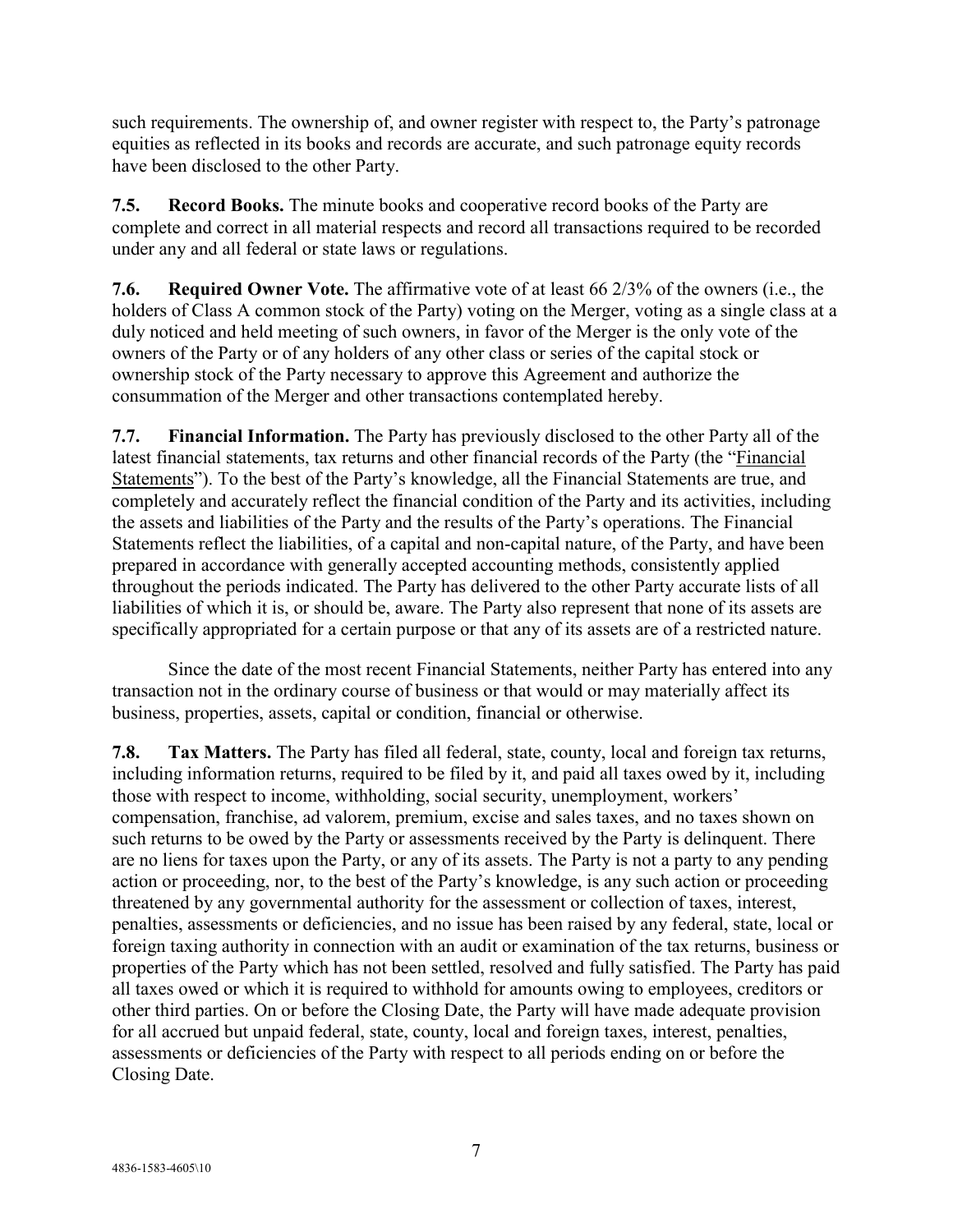**7.9. Restrictive Agreements.** The Party is not subject to any cease and desist order issued by, or a party to any written supervisory agreement, or memorandum of understanding with, any federal or state governmental authority charged with the supervision or regulation of the Party.

**7.10. Litigation.** There is no pending or, to the best of the Party's knowledge, threatened claim, action, suit, investigation or proceeding before any court, arbitrator or federal, state or other governmental commission, board, authority or other agency against or affecting the Party, and there currently is no judgment, decree, order, writ or injunction of any court or governmental department, board, agency or instrumentality against or affecting the Party.

**7.11. Regulatory Filings.** The Party has filed all applicable reports, returns, notices and filing information data with state and federal authorities and regulatory agencies as are required by federal or state law or regulations which would have a material adverse effect on the continued operation by The Menomonie Food Co-op after the Effective Time.

<span id="page-7-0"></span>**7.12. Title to Property.** The Party has good and marketable title to all of the property and assets, real and personal, reflected on its books and records or used in its business, free and clear of all mortgages, pledges, charges, liens and encumbrances, except for mortgages or other liens securing indebtedness or amounts owed to government entities or other parties and listed for the Party on Schedule 7.12. All real and personal property and assets held by the Party under leases are held under valid and enforceable leases, all of which have been previously disclosed to the other Party. The Party is not in default in any respect under any such lease, each such lease will continue in full force and effect immediately after consummation of the transactions contemplated by this Agreement, and there is no dispute between the Party and other parties to such leases or the owners of the leased real property.

**7.13. Employees.** The Party has fully complied with all applicable local, state and federal laws and regulations relating to employment or the termination of employment ("Employment Laws"), including but not limited to laws relating to labor relations, discrimination, hours of work, and the payment of wages, including overtime wages. There are no complaints, controversies, lawsuits, or other judicial or administrative proceedings pending against the Party brought by or on behalf of any applicant for employment, any employee or any former employee, or any class of the foregoing, in any way relating to an Employment Law, or alleging breach of any express or implied contract of employment, or of any other discriminatory, wrongful or tortious conduct that is in any way relating to the Party's employment relationship with an applicant for employment, an employee, or any former employee. To the best of the Party's knowledge, neither the Party nor any representative or employee of the Party has committed any unfair labor practices in connection with the operation of its business.

**7.14. Insurance Policies.** The Party has previously disclosed to the other Party all insurance policies and bonds held by the Party and insuring the Party against any losses ("Insurance"), and all Insurance is currently in full force and effect. When applying for any Insurance, the Party did not make any material misstatement of fact or fail to state any material fact which may adversely affect the coverage provided. The Party has properly and adequately notified all insurance carriers of any and all claims known to the Party for which the Party is insured, has received no notice of cancellation of the Insurance, and to the best of the Party's knowledge, has complied with all other material requirements and conditions of the Insurance.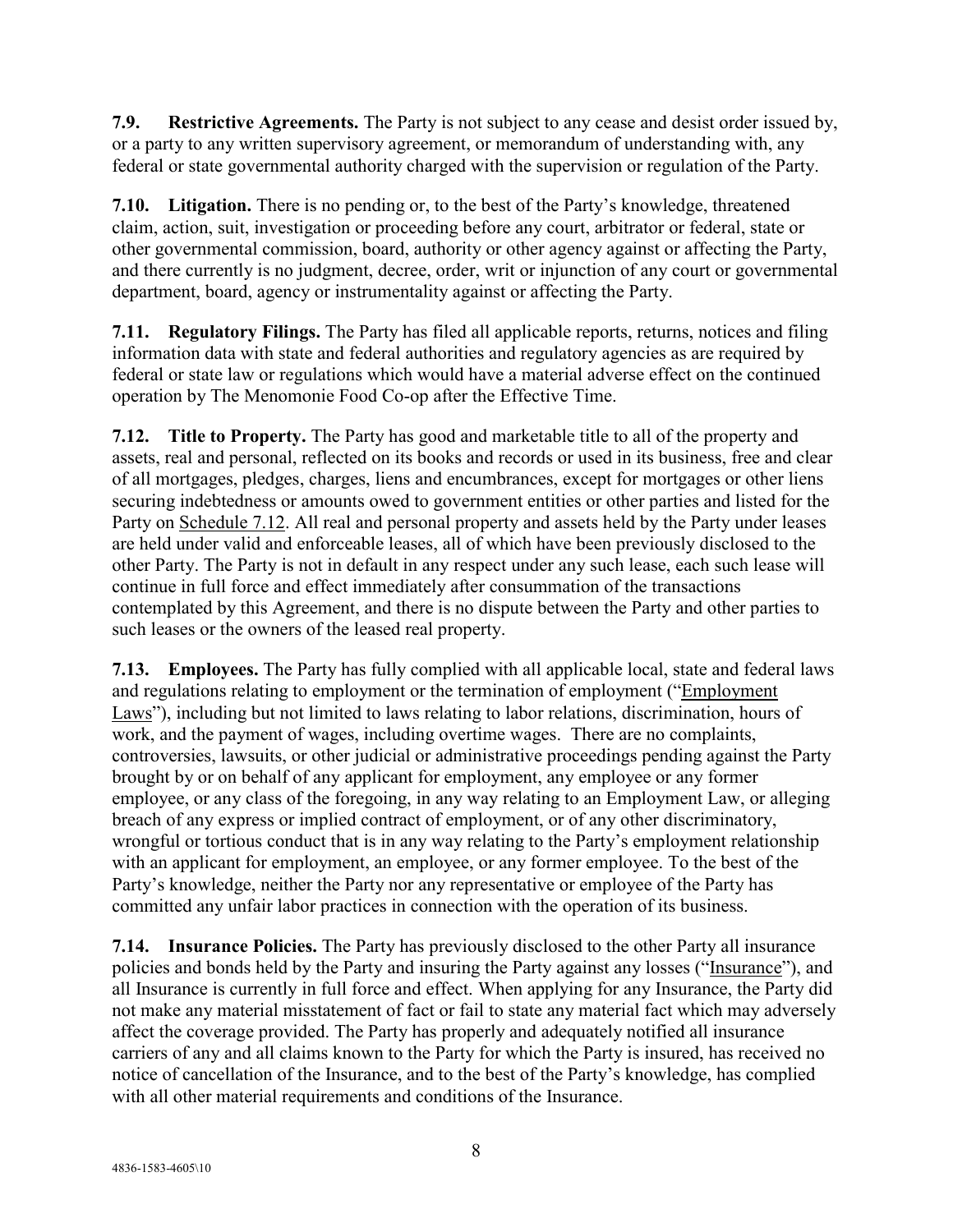**7.15. Intellectual Property.** The Party owns or exclusively holds all rights to use, free and clear of all liens, claims and restrictions, all trademarks, service marks, trade names, logos and copyrights used in its operation. In operating, the Party does not infringe upon the right or claimed right of any person under or with respect to any of the above and the Party is not obligated under any license or contract to pay royalties or fees with respect to third party trademarks, copyrights or other intellectual property.

**7.16. Compliance with Laws.** The Party has complied in all material respects with all applicable laws and regulations of federal, state and local governments and all agencies thereof which affect the business or any owned or leased properties of the Party and to which the Party may be subject, and there are no currently pending or, to the best of the Party's knowledge, threatened investigations, probes or claims by any such governments or agencies against the Party alleging or investigating a possible violation of any such law or regulation.

<span id="page-8-3"></span>**7.17. Completeness of Disclosures.** No representation or warranty of the Party in this Agreement or the schedules or exhibits hereto, if any, and no statement, certificate, schedule or exhibit furnished or to be furnished, if any, by or on behalf of the Party to the other Party or its agents pursuant hereto, during the course of due diligence, or in connection with the transaction contemplated by this Agreement, including, without limitation, the Financial Information, contains or will contain any untrue statement of a material fact or omits or will omit to state a material fact necessary in order to make the statements herein or therein not misleading. In addition, the Party has disclosed to the other Party all documents and information requested by the other Party during the course of due diligence, and to the best of the Party's knowledge, each Party's responses to the other Party's due diligence requests were true, complete and accurate.

<span id="page-8-1"></span>**7.18. Continued Operation.** The Party represents and warrants that, prior to the Closing, the Party will continue to operate in a manner substantially consistent with the manner in which it operated historically.

**7.19. Representations and Warranties.** The representations and warranties contained in Sections [7.1](#page-5-0) through [7.18](#page-8-1) hereof shall be true on and as of the Closing Date with the same force and effect as though such representations and warranties had been made on and as of the Closing Date. Each party will give prompt written notice to the other Party of any material adverse development causing a breach of any of its own representations and warranties contained herein. Such representations and warranties have been made by the Party with the knowledge and expectation that the other Party is relying thereon; *however*, all such representations and warranties shall expire on the Closing Date and no Party shall have a claim for misrepresentation or breach of warranty except in cases of fraud or intentional misrepresentation.

# **ARTICLE VIII CONDITIONS TO CLOSING**

<span id="page-8-2"></span><span id="page-8-0"></span>**8.1. Conditions to Closing.** The obligation of any of the Parties to consummate the transactions contemplated by this Agreement is subject to the satisfaction of the following conditions on or before the Closing Date: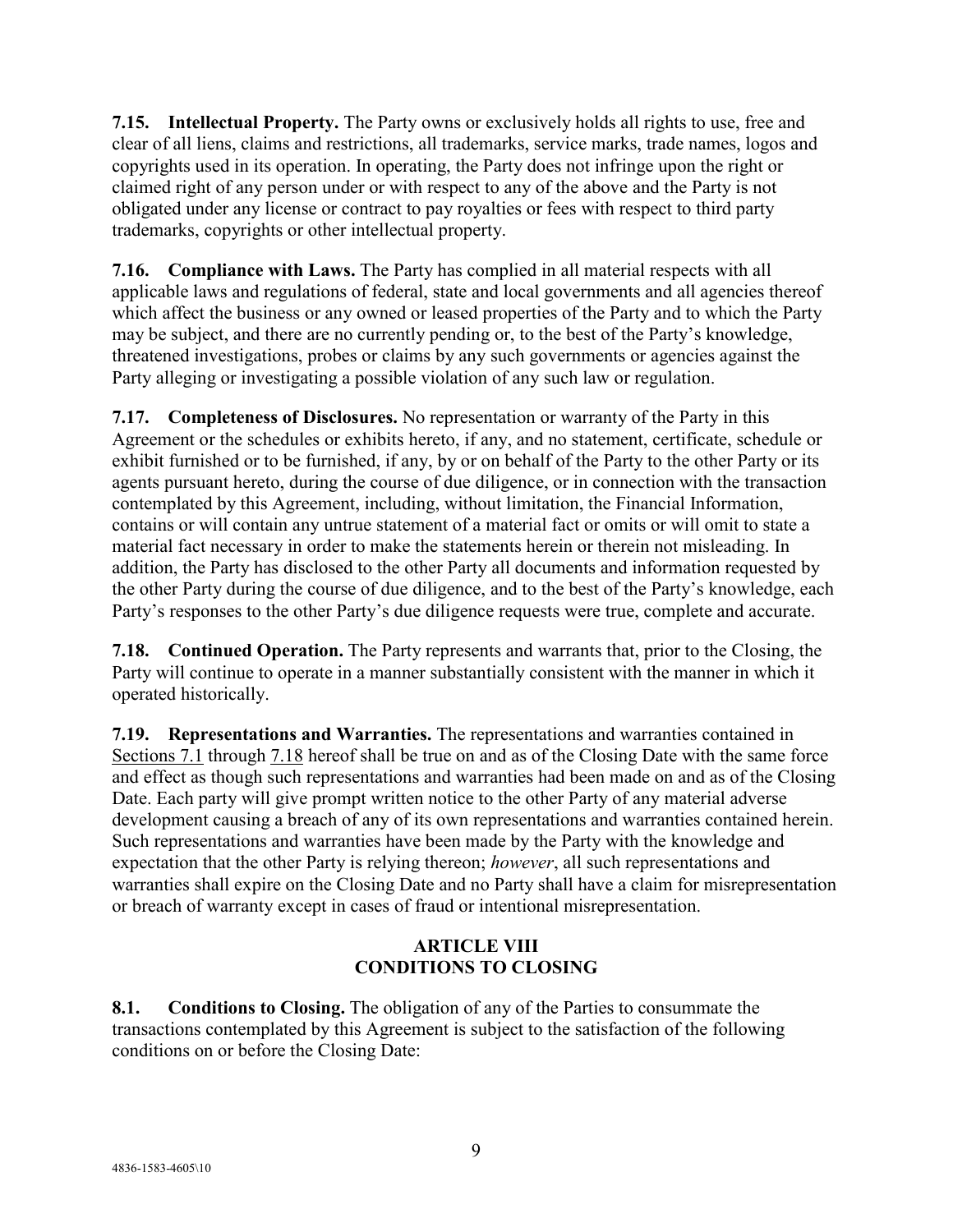**(a) Satisfactory Due Diligence.** Each Party shall have been satisfied with the results of its due diligence investigation of the other Party.

**(b) Accuracy of Representations and Warranties.** The representations and warranties made by the Parties in this Agreement shall be correct in all material respects on and as of the Closing Date with the same force and effect as though such representations and warranties had been made as of the Closing Date.

**(c) Owner Approval.** This Agreement and the Merger shall have been adopted and approved by the requisite vote of each of the Parties in accordance with this Agreement and with the requirements of the Wisconsin Cooperative Law and the governing documents of such Party.

**(d) Financing and other Approvals.** The Parties shall obtain the consents of their lenders or, if such consents are not received, the parties shall obtain satisfactory refinancing with another lender; and the Parties shall have obtained consents as necessary from any landlord or significant vendor if and to the extent required by the applicable lease or contract. Without limiting the foregoing, MMFC shall have obtained all necessary consents from the parties to MMFC's December, 2015 New Market Financing transaction, in a form satisfactory to both Parties.

**(e) Compliance with Conditions.** The Parties shall have performed in all material respects all of the conditions required to be performed and complied with by such Party under this Agreement prior to the Closing.

**(f) Governmental Filings.** All material governmental filings, authorizations and approvals that are legally required for the consummation of the Merger and other transactions contemplated hereby will have been duly made and obtained.

**(g) No Action or Proceeding.** No action, suit, proceeding or investigation before any court or governmental body or authority, which presents a substantial risk of restraining or prohibiting the transactions contemplated by this Agreement or of having a material adverse impact on the business or operations of The Menomonie Food Co-op or the Parties shall have been instituted or threatened against the other Party on or before the Closing Date;

**(h) Loss or Damage.** No damage, destruction, loss, casualty or other occurrence shall have taken place, whether or not covered by insurance, which has or could have a material adverse effect on the operations of a Party on or before the Closing Date.

**(i) Material Adverse Change.** There shall have been no material adverse change in a Parties' business, properties, assets, capital or condition, financial or otherwise, on or before the Closing Date.

**(j) Delivery of Documents.** At least ten (10) business days prior to the Closing Date, each of the Parties will deliver to the other Party: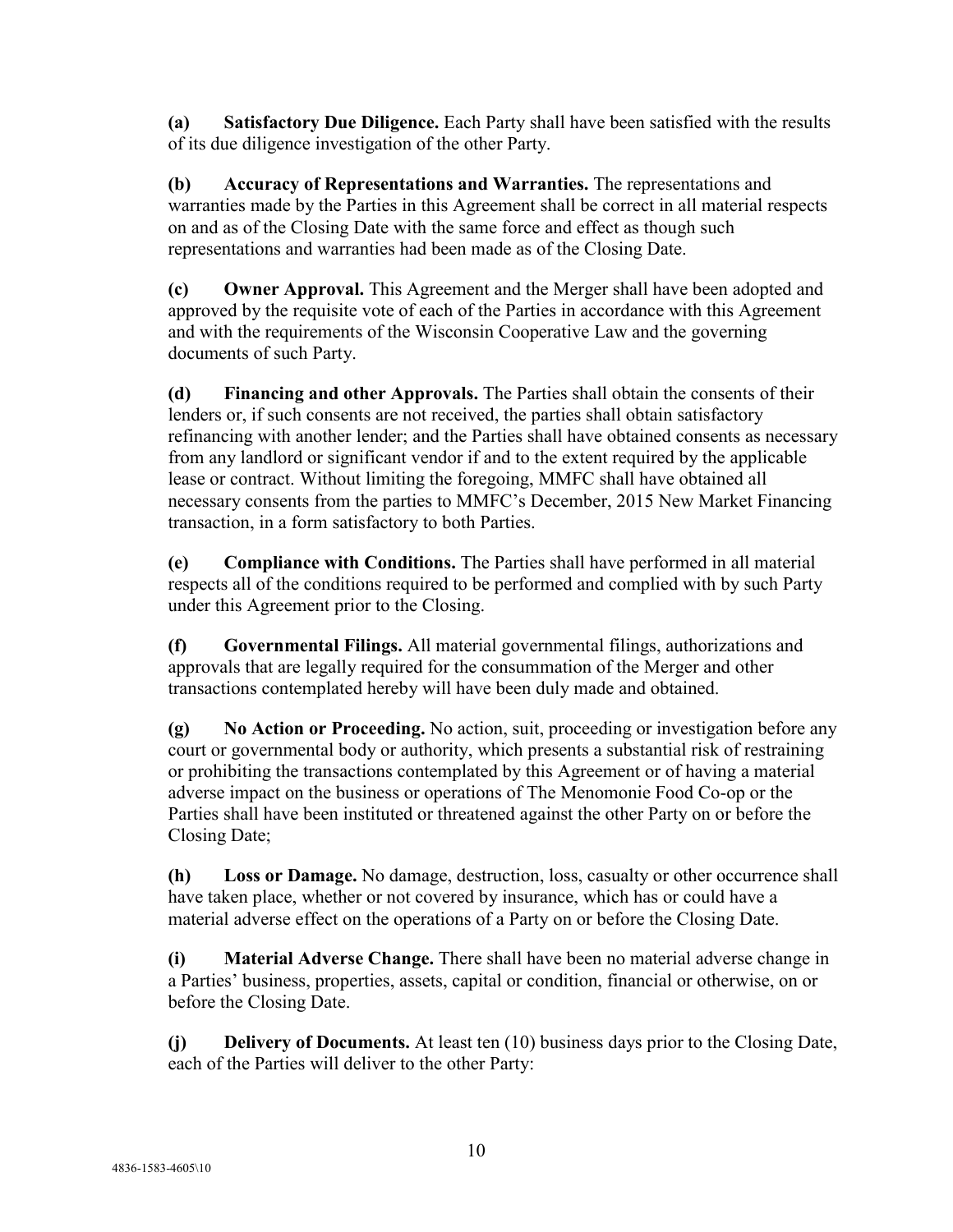(i) a certificate of an appropriate officer(s) of such Party in a form satisfactory to The Menomonie Food Co-op's legal counsel, dated the Closing Date, stating that the conditions precedent set forth in  $(a) - (i)$  above have been satisfied;

(ii) executed Articles of Merger;

(iii) a copy of the text of the resolutions adopted by the owners and board of directors of such Party authorizing the execution, delivery and performance of this Agreement and the consummation of the Merger and all other transactions contemplated by this Agreement; along with a certificate executed on behalf of such Party, by its corporate secretary, certifying to the other Party that such copy is a true, correct and complete copy of such resolutions, and that such resolutions were duly adopted and have not been amended or rescinded; and

(iv) such other certificates, documents and instruments as the Parties reasonably request related to the transactions contemplated hereby.

**(k) Articles of Merger.** The Parties shall have filed or arranged for the filing of the Articles of Merger with the Wisconsin Secretary of State.

**8.2. Waiver and Satisfaction of Conditions.** If any condition described in Section [8.1](#page-8-2) is not met as of the Closing Date, the Party having the benefit of such condition shall have the option to (i) waive its objections to such condition or (ii) enter into a separate written agreement among the Parties addressing resolution of any unsatisfied condition and proceed with the Closing.

**8.3. Additional Documentation.** Each Party shall from time to time, subsequent to the Closing Date, at another Party's request and without further consideration, execute and deliver such other instruments of conveyance, assignment, assumption or transfer and take such other action as reasonably may be required in order to consummate the transactions contemplated hereby.

## **ARTICLE IX TERMINATION OF AGREEMENT**

<span id="page-10-0"></span>**9.1. Termination.** This agreement may be terminated by any Party by written notice to the other Party at any time prior to the Closing:

**(a)** if any of the Parties' owners fail to approve of the Merger or if the total percentage of owner votes received by either Party is less than [ten percent (10.0%)] of the total number of its owners entitled to vote on the Merger;

**(b)** if any of the conditions set forth in Section [8.1](#page-8-2) shall have not been, or if it becomes apparent that any of such conditions will not be, fulfilled by June 30, 2022, unless such failure shall be due to the Party seeking to terminate the Agreement's failure to perform or comply with any of the covenants, agreements or conditions hereof to be performed or complied with by it prior to the Closing;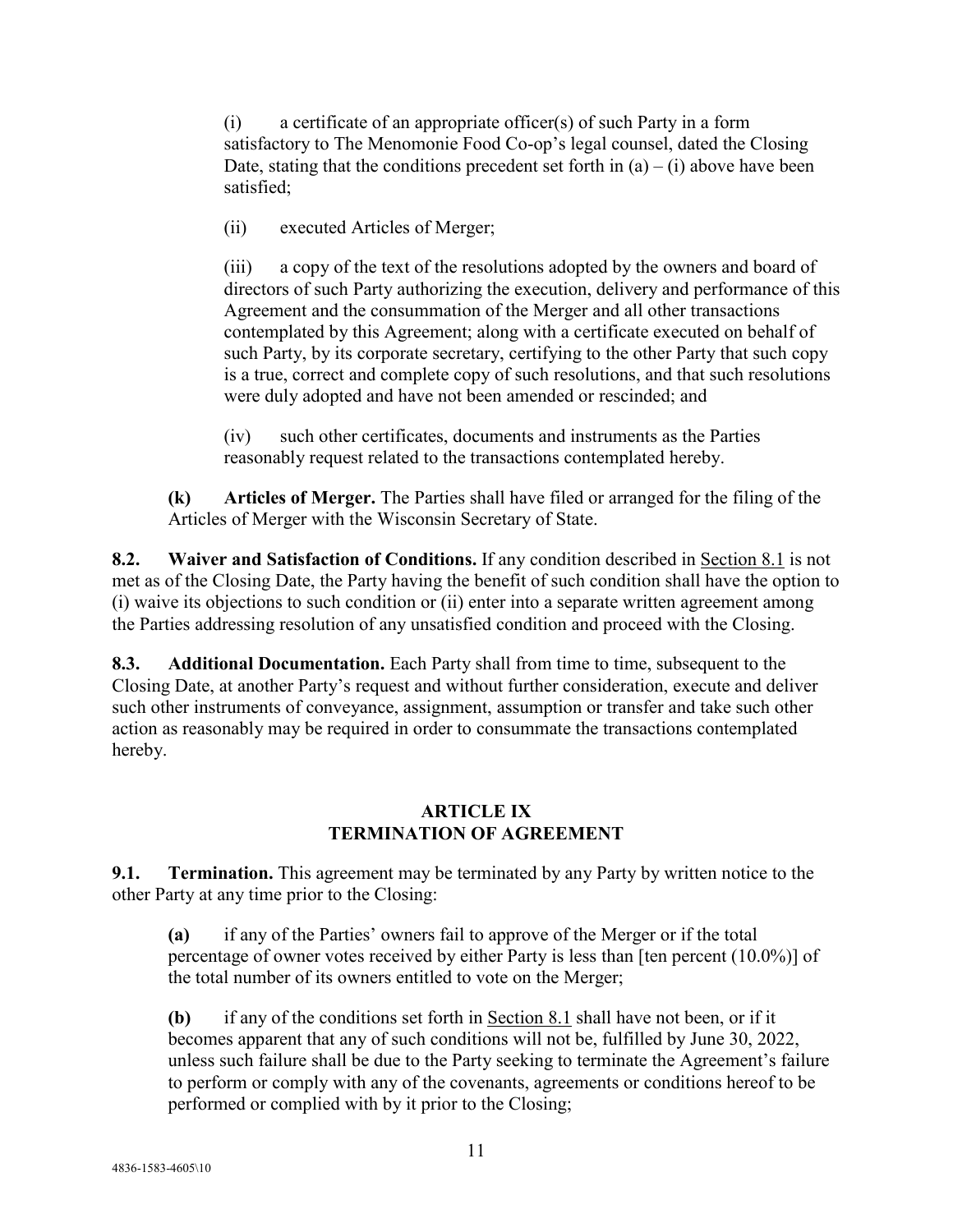**(c)** if there is then pending any proceeding, in a court or brought by any government agency, to enjoin or prohibit the consummation of the Merger; or

**(d)** if an order of a court or of any governmental agency has been entered enjoining or prohibiting consummation of the Merger.

**9.2. Effect of Termination.** In the event of the termination of this Agreement in accordance with this [Article IX,](#page-10-0) this Agreement shall forthwith become void and there shall be no liability on the party of any Party hereto except:

**(a)** as set forth in [Article X;](#page-11-0) and

**(b)** that nothing herein shall relieve any Party hereto from liability for any willful breach of any provision hereof prior to the date of termination of this Agreement.

## **ARTICLE X MISCELLANEOUS**

<span id="page-11-0"></span>**10.1. Amendment.** No amendment, modification, termination or waiver of any provision of this Agreement shall be effective unless the same shall be in writing and signed by all Parties hereto.

**10.2. Assignment; Successors in Interest.** This Agreement and all of the provisions hereof will be binding upon and inure to the benefit of the Parties hereto and their respective successors and permitted assigns, except that neither this Agreement nor any of the rights, interests or obligations hereunder may otherwise be assigned by any Party hereto without the prior written consent of the other Party.

**10.3. Partial Invalidity.** Any provision of this Agreement which is prohibited or unenforceable shall be ineffective only to the extent of such prohibition or unenforceability without invalidating the remaining provisions hereof.

**10.4. Entire Agreement.** Except as otherwise specified herein (including, but not limited to, Sections [7.7,](#page-6-0) [7.12](#page-7-0) and [7.17\)](#page-8-3), this Agreement contains the entire agreement among the Parties hereto with respect to the transactions contemplated hereby and supersedes all prior agreements and understandings among the Parties, if any, with respect to the subject matter hereof.

**10.5. Governing Law.** This Agreement shall be governed by and construed in accordance with the laws of the State of Wisconsin.

**10.6. Expenses.** Each Party will pay all of its own expenses (including attorneys', accountants' and consultants'), in connection with the negotiation of this Agreement, the performance of its respective obligations hereunder, and the consummation of the Merger and other transactions contemplated by this Agreement (whether consummated or not); *provided*, *however*, that it is understood and agreed that the reasonable and necessary expenses incurred by the Parties will reduce the net assets transferred to The Menomonie Food Co-op pursuant to the Merger. In the event that any such expenses incurred by the Parties are not paid on or before the Closing Date,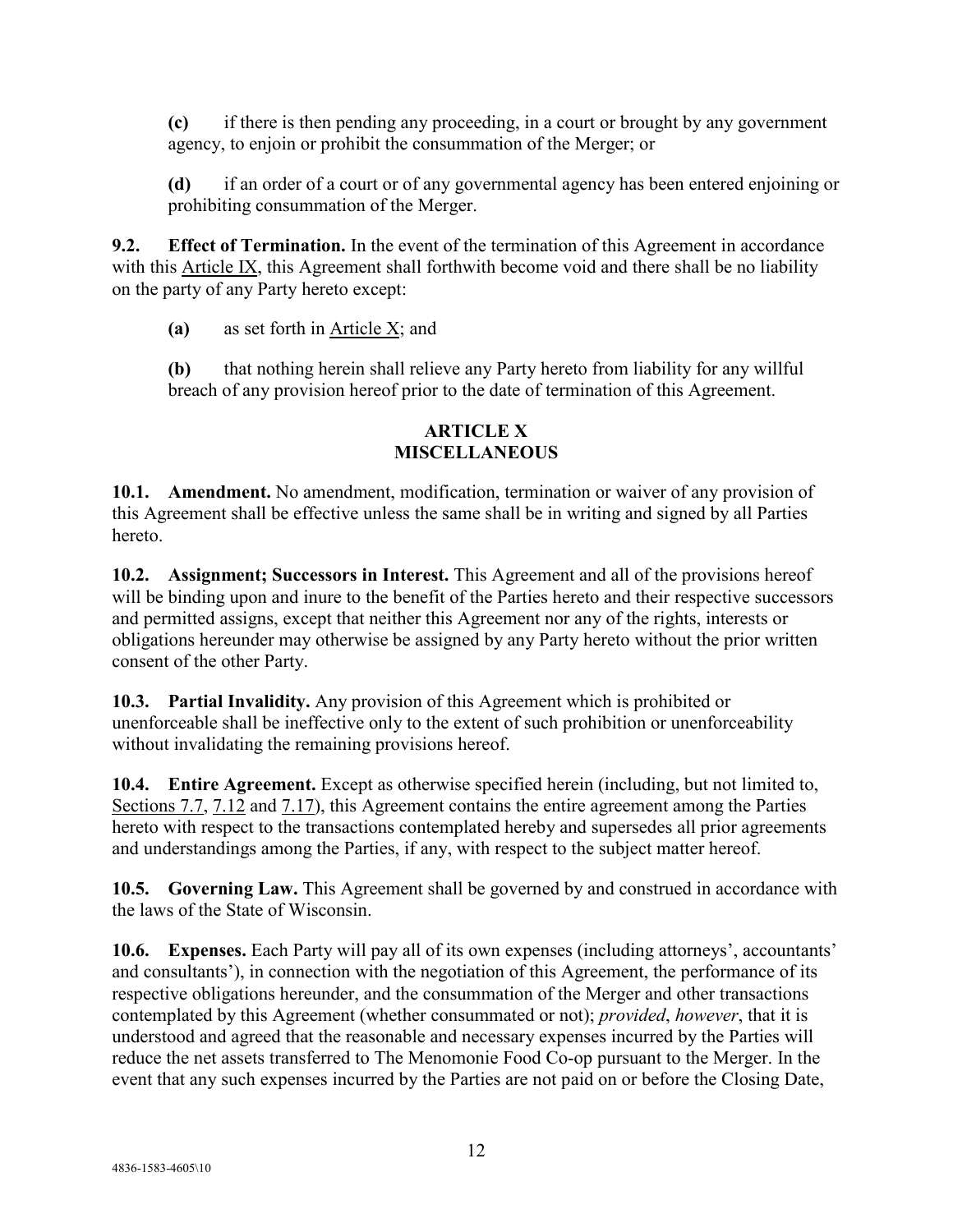the Parties agree that The Menomonie Food Co-op shall cause the payment thereof within a reasonable amount of time after the Closing Date.

**10.7. Waivers.** No failure or delay on the part of any Party in exercising any right, power or remedy hereunder shall operate as a waiver thereof, nor shall any single or partial exercise of any right, power or remedy preclude any other or further exercise thereof or the exercise of any other right, power or remedy hereunder.

**10.8. Notices.** All notices, requests, demands and other communications hereunder shall be in writing and shall be deemed to have been duly given when personally delivered or deposited in the United States Mail, mailed first class, certified and return receipt requested, or when receipt is acknowledged, if sent by facsimile, telecopy or electronic transmission device, addressed as follows:

| If to MMFC: | Menomonie Market Food Co-op<br>814 Main St. E.<br>Menomonie, WI 54751 |
|-------------|-----------------------------------------------------------------------|
| If to JLF:  | Just Local Food Co-op<br>1117 Farwell St.<br>Eau Claire, WI 57401     |

A Party may, by notice given to the other Party, change the address to which notices shall thereafter be sent. In all events, the postmark date of such notice or notices shall be deemed the effective date of such notice for all purposes hereunder.

**10.9. Counterparts.** This Agreement may be executed in one or more counterparts, each of which shall be deemed an original, but all of which together shall constitute one and the same instrument.

**10.10. Collaboration with Respect to Announcements, Releases, Etc.** Following the execution of this Agreement and prior to the Closing Date, each Party shall prepare, on a joint basis, any and all announcements, press releases and other informational or promotional materials announcing the Merger. The content and timing of all such announcements and releases shall be subject to the prior approval of all Parties.

**10.11. No Third Party Rights.** Nothing in this Agreement shall be construed as creating or giving rise to any rights in any third parties or any persons other than the Parties hereto, except as specifically provided elsewhere in this Agreement.

[*Remainder of page intentionally left blank. Signature page follows.*]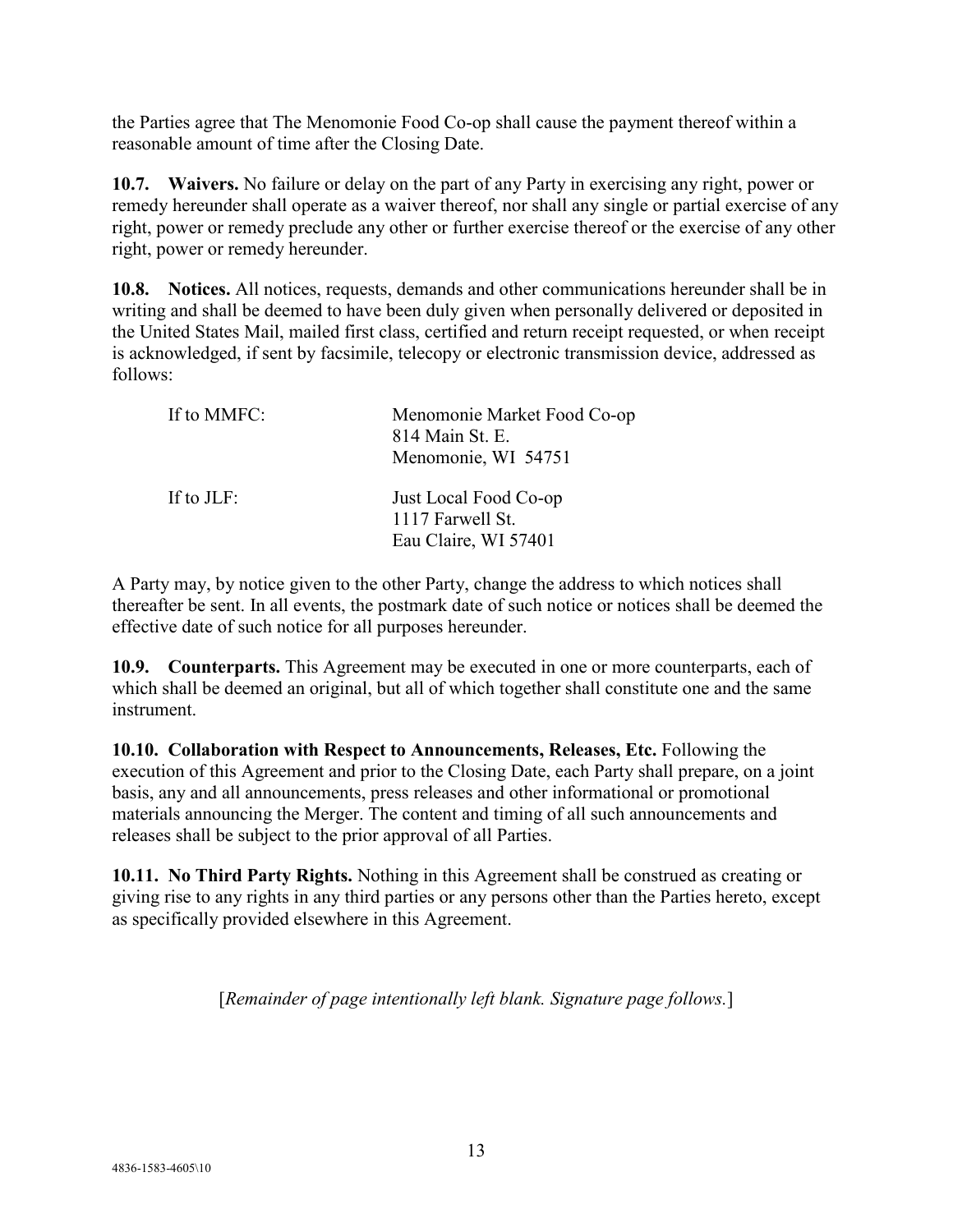**IN WITNESS WHEREOF**, the Parties hereto have signed this Merger Agreement effective as of the date first set forth above.

## **THE MENOMONIE FOOD CO-OP**

By:

Name: Rick Remington

Title: Board President

**JUST LOCAL FOOD CO-OP**

By:

Name: Karlee Wallin

Title: Board President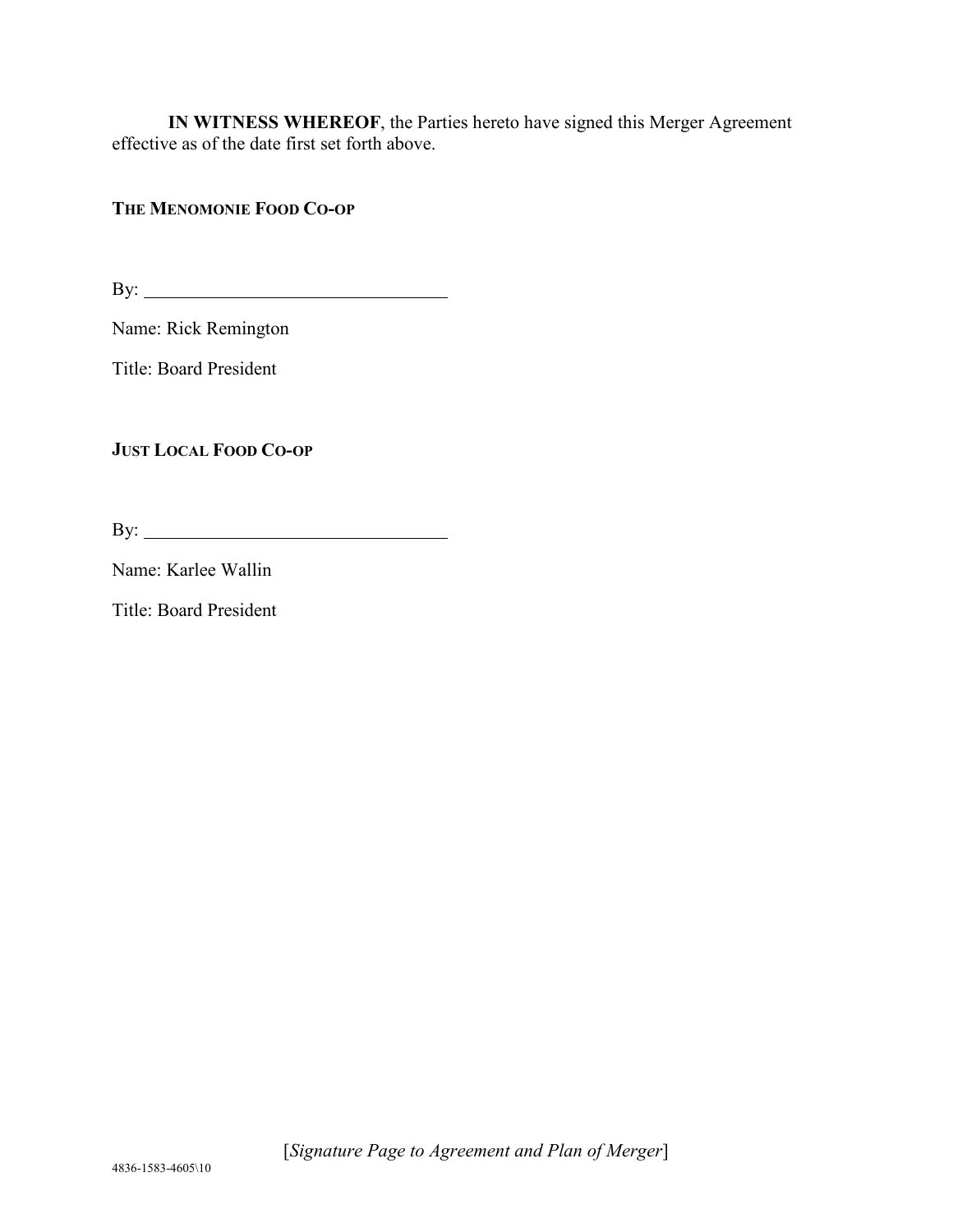# **SCHEDULE 7.12**

## **Two New Markets Tax Credit loans payable to GWOF Sub CDE 1, LLC . Both loans required interest only payments until January 2022, when monthly principal and interest payments totaling \$27,948 commence. Both loans mature December 2045 and are secured by substantially all the assets of MMFC.**

CDE Loan Agreement, dated December 29, 2015 by and between The Menomonie Food Co-op and GWOF Sub CDE 1, LLC.

Leasehold Mortgage, Security Agreement and Assignment of Rents and Leases, dated December 29, 2015 by and between The Menomonie Food Co-op and GWOF Sub CDE 1, LLC.

Security Agreement, dated December 29, 2015 by and between The Menomonie Food Co-op and GWOF Sub CDE 1, LLC.

QLICI A Note, dated December 29, 2015 by and between The Menomonie Food Co-op and GWOF Sub CDE 1, LLC.

QLICI B Note, dated December 29, 2015 by and between The Menomonie Food Co-op and GWOF Sub CDE 1, LLC.

(collectively, the "NMTC Documents")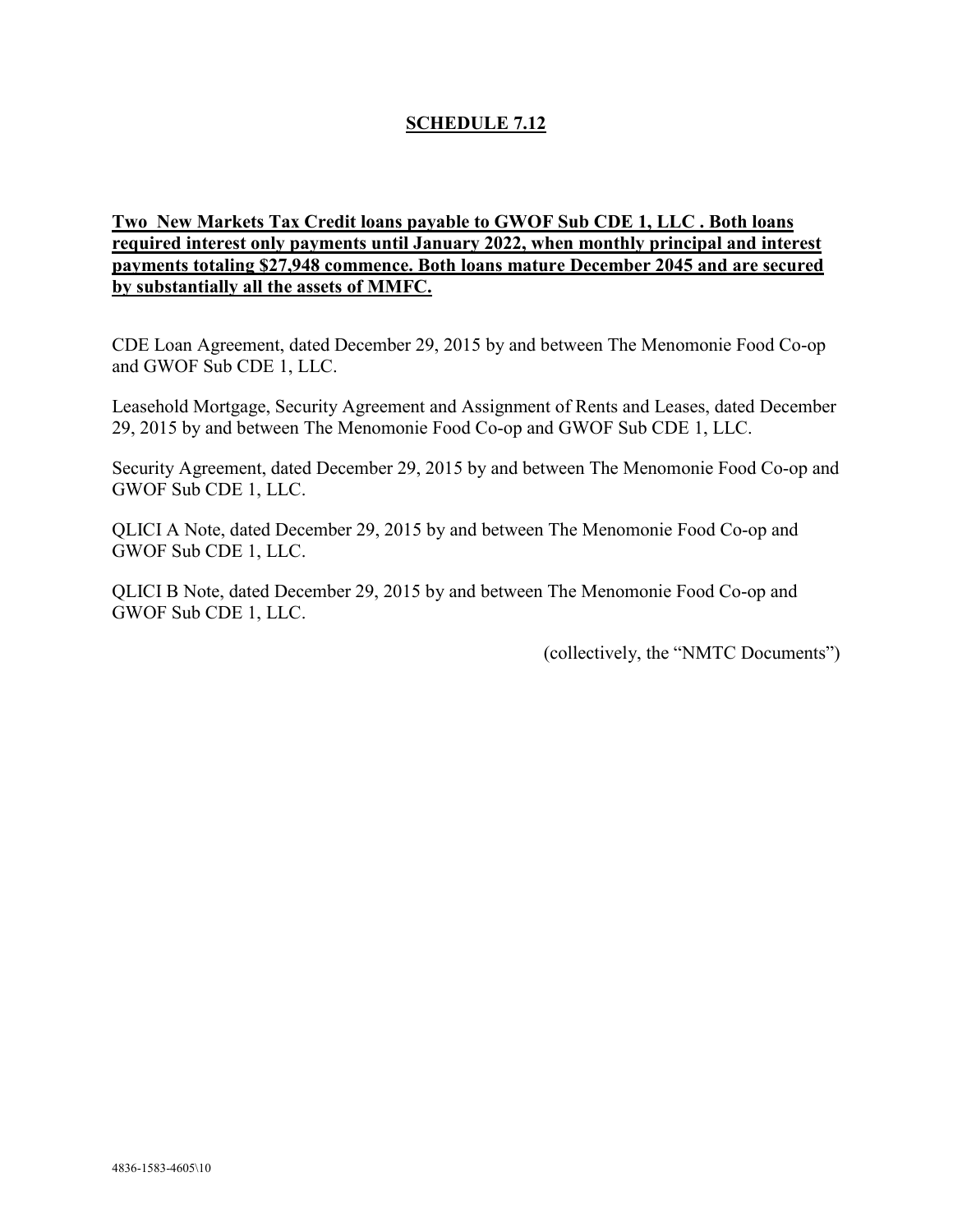# **EXHIBIT A**

# **PLAN OF MERGER**

Set forth below are various special considerations relating to the proposed Merger. The following is not intended to be an exhaustive list of considerations relating to the Merger and should be read in conjunction with the entirety of this Joint Information Statement and other documents available at mmfc.coop/merger. This statement was prepared by and reflects the decisions, analysis, and planning of the MMFC and JLF boards of directors and management teams, based on all agreements made in the merger documents.

#### **A. Owners**

**Owners and Locations.** After merger, any owner can shop at either location, and receive patronage credit, access to all promotions and benefits, and excellent customer service. Both ownerships will have access to new, local products that are currently not sold at their current coop. Owners at JLF will have new access to a classroom and educational classes right away. Many MMFC owners live in Eau Claire and will own a co-op closer to them.

**Ownership Conversion and Eligibility.** Owners of JLF will automatically become owners of MMFC upon merger. Throughout their histories, MMFC owners have invested \$100 in ownership equity while JLF owners have invested \$150. At merger, all equity of all JLF owners will become equity in MMFC in the form of Class A and Class B shares. JLF owners will simply have more investment in the co-op, and be eligible to receive that full amount back should they request to leave ownership. People that are owners at both co-ops will have their total investment accounted for on the co-op's books, but like all other owners they will only receive one vote in elections after merger. After merger, the Board of Directors may decide to repurchase these normalizing shares and refund extra equity. After merger, people applying for ownership to the co-op will be asked to invest \$100.

**Capital and Patronage.** Owners will receive patronage dividends allocated in accordance with business done at both locations. Patronage dividends will be paid as cash and as Class B shares. People that were MMFC owners before our expansion in 2015 may have several years' worth of Retained Patronage B Shares; all of these shares will remain allocated after the merger.

**Loans and Preferred Share Investments.** All owner loans and preferred share investments will be honored fully. Currently both co-ops have several owners that own Class C or D Preferred Shares, and both co-ops have a few owners that have loans. The combined co-op has current assets to cover all of these shares and loans.

#### B. **Management and Staff**

There will be no staff layoffs as a result of the Merger. There may be restructuring of roles and duties to best use skills and fulfill desires, but all staff will remain employed and maintain their current or higher rate of pay. We believe there will be more opportunity for advancement to new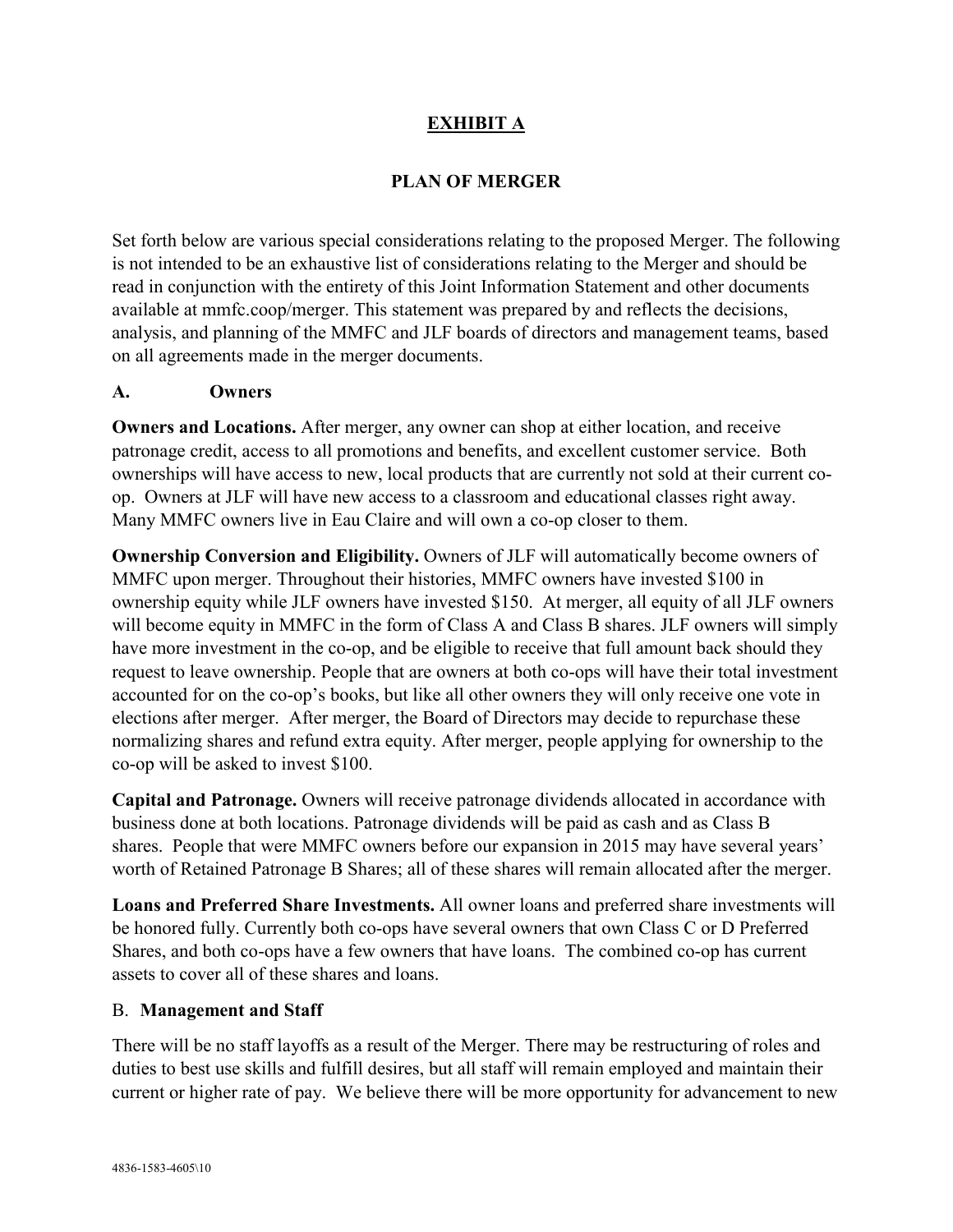or expanded roles, and opportunities to increase both pay and benefits across all levels in the organization. Our staff are crucial partners and we want to continue that partnership as we shape the next chapter.

# C. **Operations**

The operational situation between MMFC and JLF is very unique in terms of merger, because many aspects of operations have already been fluidly handled by the leadership teams within both locations. Currently, the administrative department at MMFC provides all administrative functions for JLF and MMFC separately: Crystal Halvorson is the GM and serves both Boards, creates operational and development plans for both stores, manages the leaders at both stores, and executes the Ends of both co-ops. Kendall Williams and her team provide Marketing and IT services for both stores. Astrid Hayden provides HR services for both stores. Isabelle Rogge and her team provide financial management at both stores. Upon merger, much of the work done by this group will get more efficient, and allow for more exciting work in these areas at both locations.

**Store Operation.** The day-to-day operations at both stores will remain the same. Both stores are successful groceries that serve their customers well given their current locations. Product selection, signature departments, local vendors-- these things vary between the locations, and those decisions will continue to be made within the context of the location and the shoppers served. Upon merger, JLF will receive the same pricing that MMFC now enjoys with the larger distributors that serve both stores. As soon as we can, we will bring centralized pricing, which means that JLF prices on national brands will go down across the board. With growth after merger, both stores will see additional pricing benefits on national brands.

**Operational Planning.** The newly formed co-op will be in a position to make operational improvements at both stores. MMFC is currently undergoing a reset that includes the areas of bulk, grocery, bread, and deli, including some new equipment, to be completed in 2021. We have identified projects at JLF over the next 12 months that will better prepare the co-op for a move to a bigger location. The new freezer walk-in just installed, offsite office space downtown, and a point-of-sale system that can better handle data, promotions, and online purchasing are priorities for 2021-22. As one merged co-op, the combined organization has identified that the physical plant and amenities in Menomonie are serving them well right now, and that capital resources are best pushed to improvements in Eau Claire.

**Development.** A big benefit of the merger is that key players involved with MMFC's successful expansion in 2015 would be on the team to explore and deliver a new, bigger co-op to the downtown Eau Claire area. Our success over the last few years at both locations puts us in a combined position to pursue development opportunities as a top priority. The work accomplished together since early 2020 means that we can "hit the ground running" in this regard.

**Branding.** This merger agreement includes the decision to move forward under the brand Menomonie Market Food Co-op. This decision was made unanimously by all board members as the best strategic and business decision given the priorities of moving forward with operational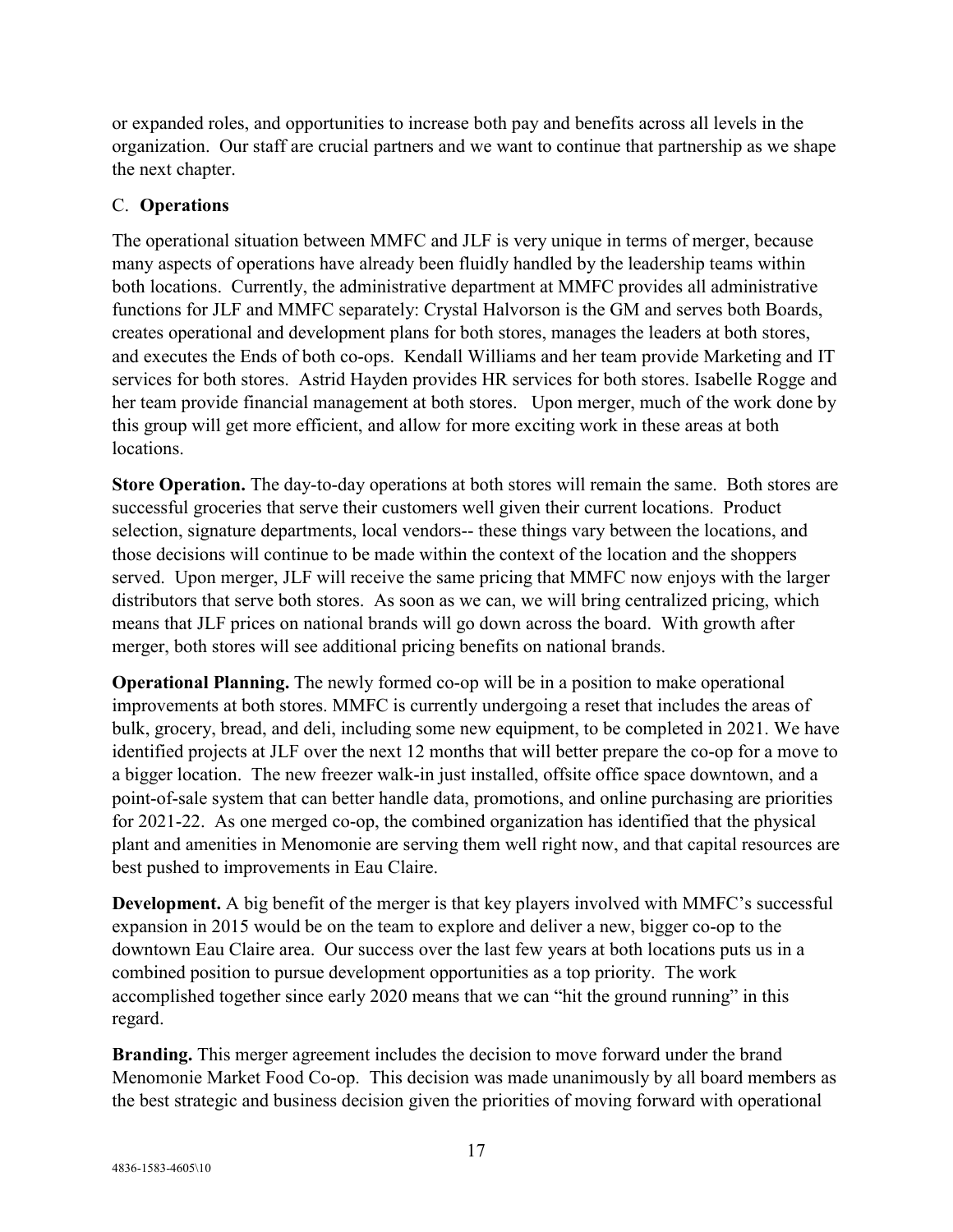and developmental goals. The MMFC brand is almost 50 years old, does not have negative PR associated with it, and it has been invested in over the last three years to be ready for growth in the Chippewa Valley. We analyzed the time and monetary expense of moving away from the MMFC brand, and learned that it would substantially impact our ability to move forward with improvements to our stores and expansion to a new location in Eau Claire.

#### D. **Governance**

The current boards seated at MMFC and JLF will remain in place until the closing of the Merger, currently estimated to be Jan 1, 2022. At that time, leadership of each co-op will be centralized to one joint board of directors representing the consolidated cooperative.

**Board Composition and Elections.** The new co-op will begin with an initial board of nine directors, composed of five directors from MMFC and four directors from JLF. Over the next two election cycles, one board seat will be vacated until we arrive back at a seven-member board. Elections will be held according to the Bylaws proposed as part of this merger agreement, with approximately 1/3 of the board being elected in a given year.

#### **Board Composition Chart**

| <b>NAME</b>           | <b>TERM UP</b> |  |  |
|-----------------------|----------------|--|--|
| <b>Barb Button</b>    | 2022           |  |  |
| Marianne Holm         | 2024           |  |  |
| Susan Krahn           | 2023           |  |  |
| Kyle Lehman           | 2022           |  |  |
| Joey Meicher          | 2022           |  |  |
| Kathy Mitchell        | 2024           |  |  |
| Sarah Paquette        | 2023           |  |  |
| <b>Rick Remington</b> | 2023           |  |  |
| Karlee Wallin         | 2024           |  |  |
|                       |                |  |  |

**Officers.** Board officers will be elected by the members of the board at the first director meeting after the merger is complete, in accordance with the bylaws proposed as part of the merger agreement.

**Board Operations.** Both current boards use Policy Governance, and have policy registers that guide the work of the GM and of the Board. The current administrative team has been working under and monitoring policies from both boards since April 2020; the policy registers are very similar with no major conflicts between them. Upon merger, it will be the work of the board to audit all policies to ensure that the best policy register is incorporated into use.

## E. **Conditions to Complete the Merger**

The obligation of the co-ops to complete the Merger is subject to the satisfaction of a number of conditions, including but not limited to the following: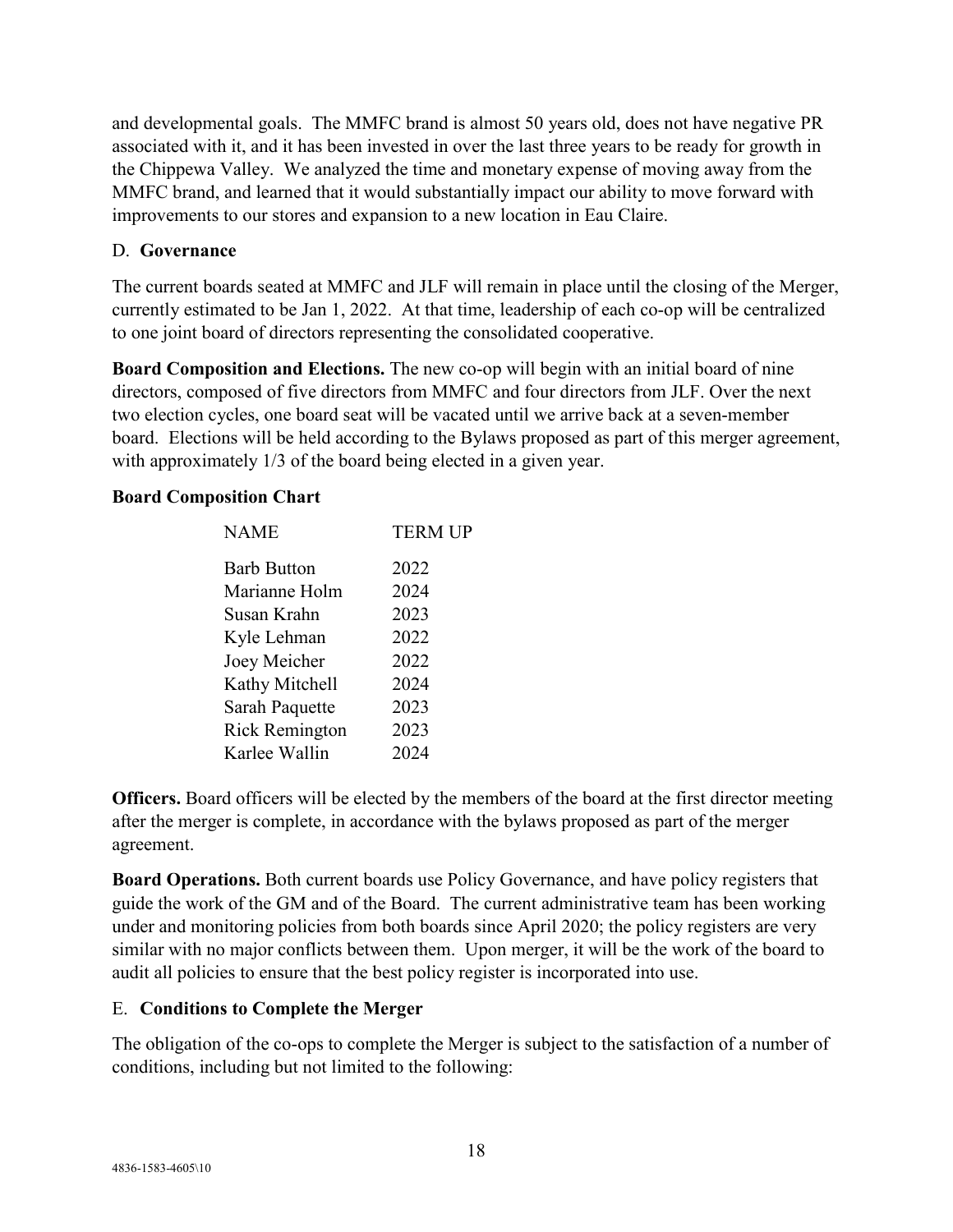**Owner Approval.** In order for the Merger to proceed, each of MMFC and JLF ownerships must approve the Merger by the affirmative vote of at least 2/3 of owners voting on the proposal. At least 10% of the owners eligible to vote in each election must do so for the election to be valid. If the proposal fails at either co-op, then the Merger would not move forward and the Merger Agreement would be terminated.

**Independent Valuations.** We believe independent valuations for each of the co-ops should be obtained prior to the closing to ensure that the share value of either co-op is not vastly over- or under-estimated. However, valuations are different for co-ops as opposed to public or privately owned, for-profit companies. In a co-op, the owners do not expressly "own" the excess value in a sale of the businesses, so for-profit company valuation models and practices are not as relevant.

The primary mission and purpose of our co-ops is not to maximize shareholder profit or investment return, but to provide owners with access to a community store that offers good food and good jobs. A co-op owner benefits not only from the value of the business as an expected return on investment, but also from patronage dividends, and from the value of participating in governance of the co-op and having local ownership in their community. We believe that the Merger advances these purposes without regard to the valuation of the owners' equity. Owners receive the full benefits of ownership regardless of what value is placed on their shares.

**Disclosures.** Both co-ops will have the opportunity and responsibility to disclose to the other, and investigate of the other, all records in all detail to confirm accuracy and legality of legal matters, employment matters, finances, agreements, ownership matters, litigation, regulatory matters, intellectual property, and asset protection matters.

**Financing.** Each of the co-ops must obtain the consent of their lenders prior to the closing. If a lender's consent cannot be obtained, the co-op must obtain satisfactory refinancing with another lender in order for Merger to proceed.

**Absence of Legal Proceedings.** There must not be, at the time of closing, any litigation, proceeding or investigation that is likely to pose a risk to the Merger or is likely to be material and adverse to any of the co-ops' businesses in order for the Merger to be completed.

**Absence of Certain Losses or Damages.** Prior to the closing, there must not have been any loss or damage that has or could have a material effect on the operations of either of the co-ops.

## F. **Termination**

The Merger Agreement may be terminated at any time prior to closing.

## G. **Articles and Bylaws**

Both co-ops currently have updated and legal Articles of Incorporation, registered with the State of Wisconsin. Both co-ops have used the State's template, so the documents are very similar. The new Articles would be very similar to the existing, confirming the name and location of the legal entity, expanding the number of shares available to be sold to accommodate our growing ownership and to offer preferred shares for an expansion in Eau Claire, and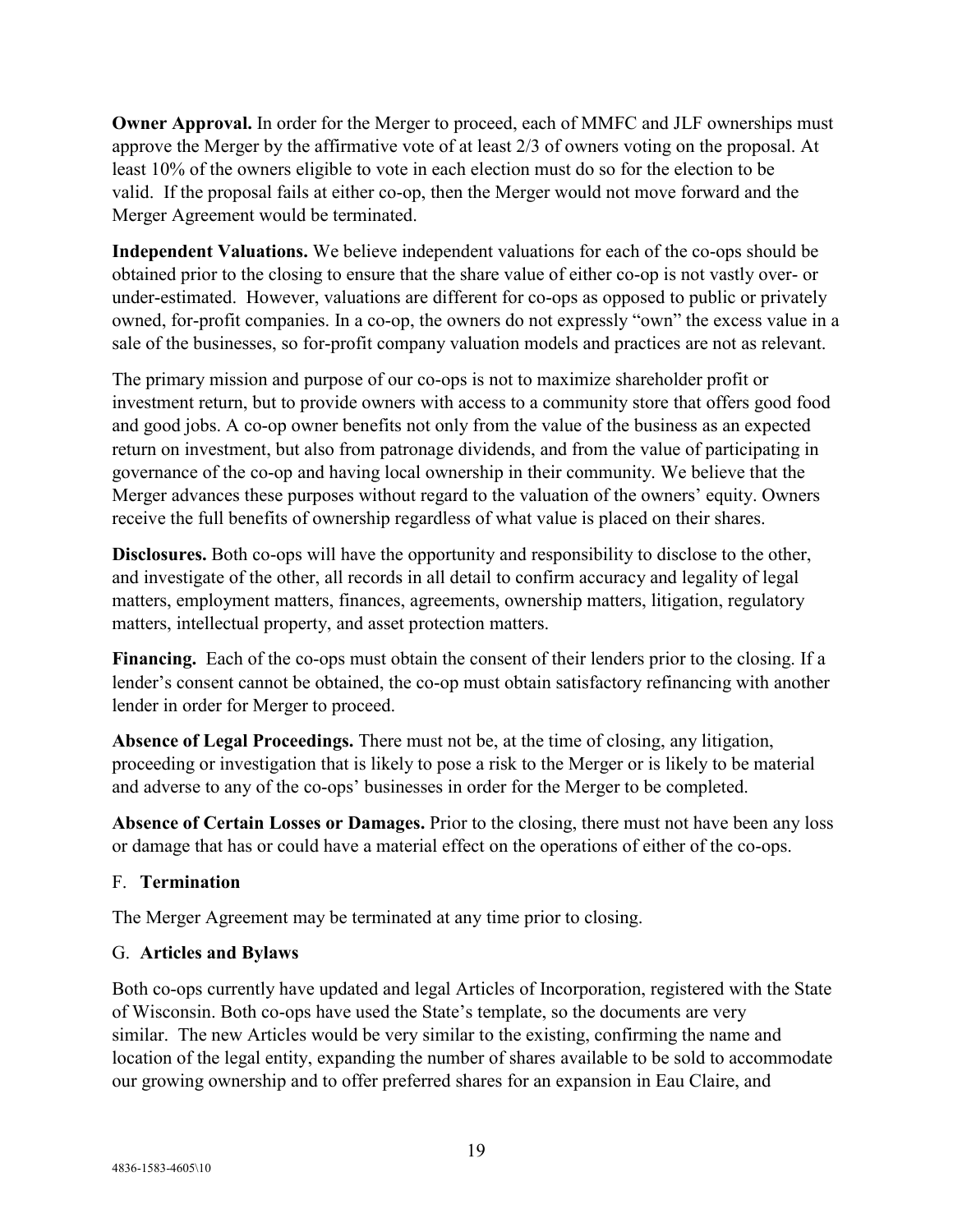accurately describing the combined types of stock from both co-ops. The Articles defer to either WI state cooperative law or our Bylaws wherever possible.

Both co-ops currently have updated and legal Bylaws. The new bylaws are different from the current JLF Bylaws in that repetitive content that is covered by Wisconsin Chapter 185 or by coop policy is struck, there are different timelines for notice of meetings, and different quorums for meetings. There is the addition of language regarding handling equity if an owner dies, and language around virtual meetings and online elections. Director term limits were removed, and language preventing staff from serving on the board was added. The new Bylaws are different from the current MMFC Bylaws in that there are different timelines for notice of meetings, and different quorums for meetings. There is added language around virtual meetings and online elections, and language preventing vendors from serving on the board was eliminated.

# H. **Unknown Liabilities**

The co-ops may have certain liabilities that are unknown presently or at the time of the closing, and which would be assumed by MMFC in the Merger. An unknown liability of one co-op from prior to the closing could affect the owners of the other co-ops. If a material liability were to become known prior to closing, either co-op may decide not to proceed with the Merger. Also unknown are the material effects of the merger not passing, or the possible material effects if a number of members upset by the outcome of the election choose to leave the co-op or stop patronizing it.

# I. **Costs**

Certain costs relating to the Merger, such as legal, accounting and certain advisory fees, must be paid by us even if the Merger is not completed. We anticipate that the Merger costs will be approximately \$20,000. The co-ops have agreed to share these costs.

# **J. Consequences of a NO vote**

In the case that one or both co-ops' elections result in a failure of the merger to pass, the Merger would not move forward and the Merger Agreement would be terminated. The Boards would have the option of calling for another set of elections if any irregularities were discovered, or if the margin of failure was extremely close. Otherwise, negotiations would stop. The contract between JLF and MMFC for administrative services ends on December 31, 2021. It is likely in the case that merger is not approved, that both co-ops would let that contract run out without renewal. The spirit of cooperation between MMFC and JLF has been alive and well for 18 years, and it would not stop because of failure to merge, but the contractual help and work would likely stop.

For JLF, recovery after a no vote would entail hiring for GM, HR, Marketing, Finance, and IT services. The 2022 fiscal year would be one of rebuilding operations, and likely investing time in strategic planning to create a vision and plan for the years to come.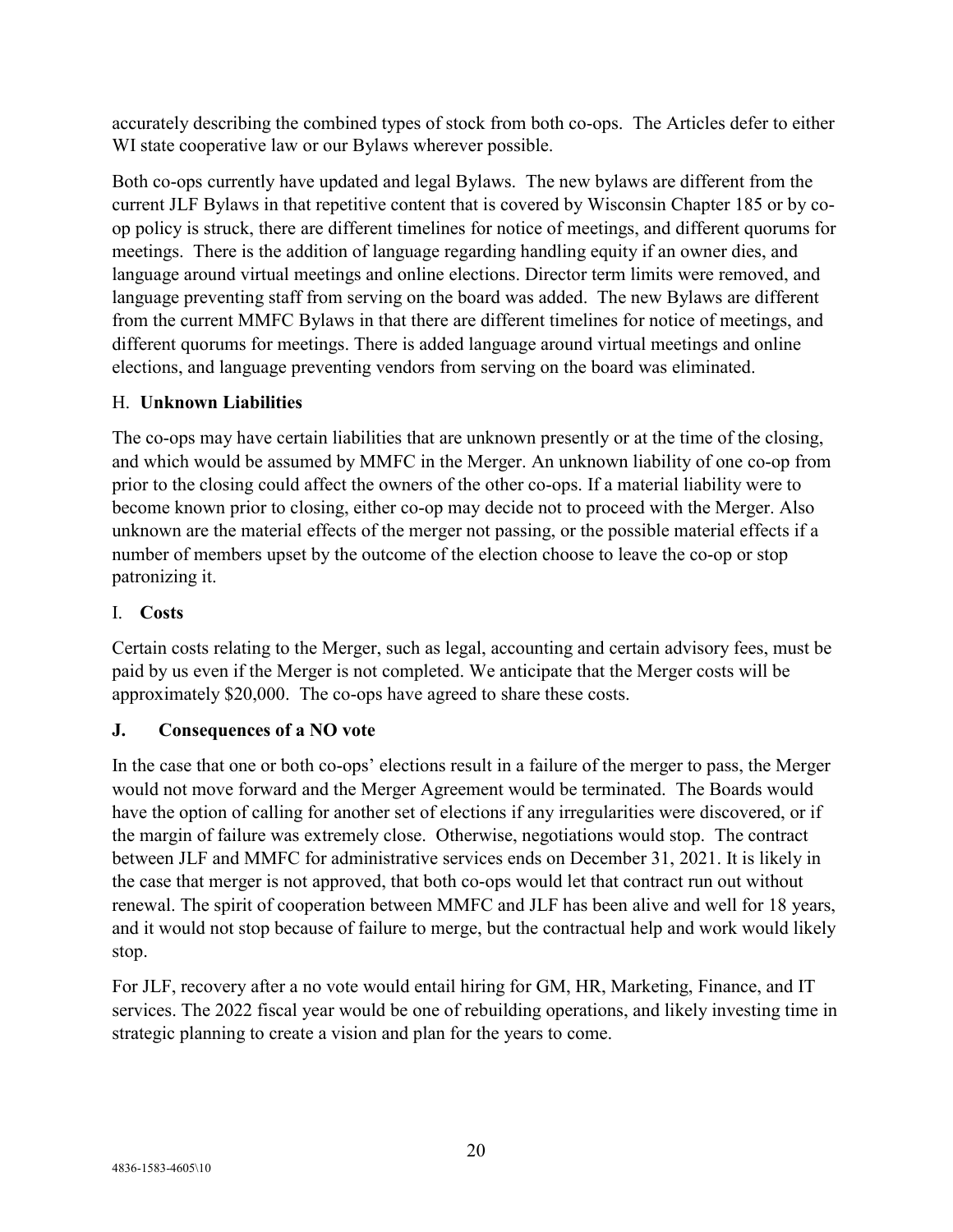For MMFC, a no vote means that the co-op's goals around spreading reach farther into the Chippewa Valley are not met though cooperation with JLF, and the focus will shift to other opportunities to reach that important part of our five-year vision.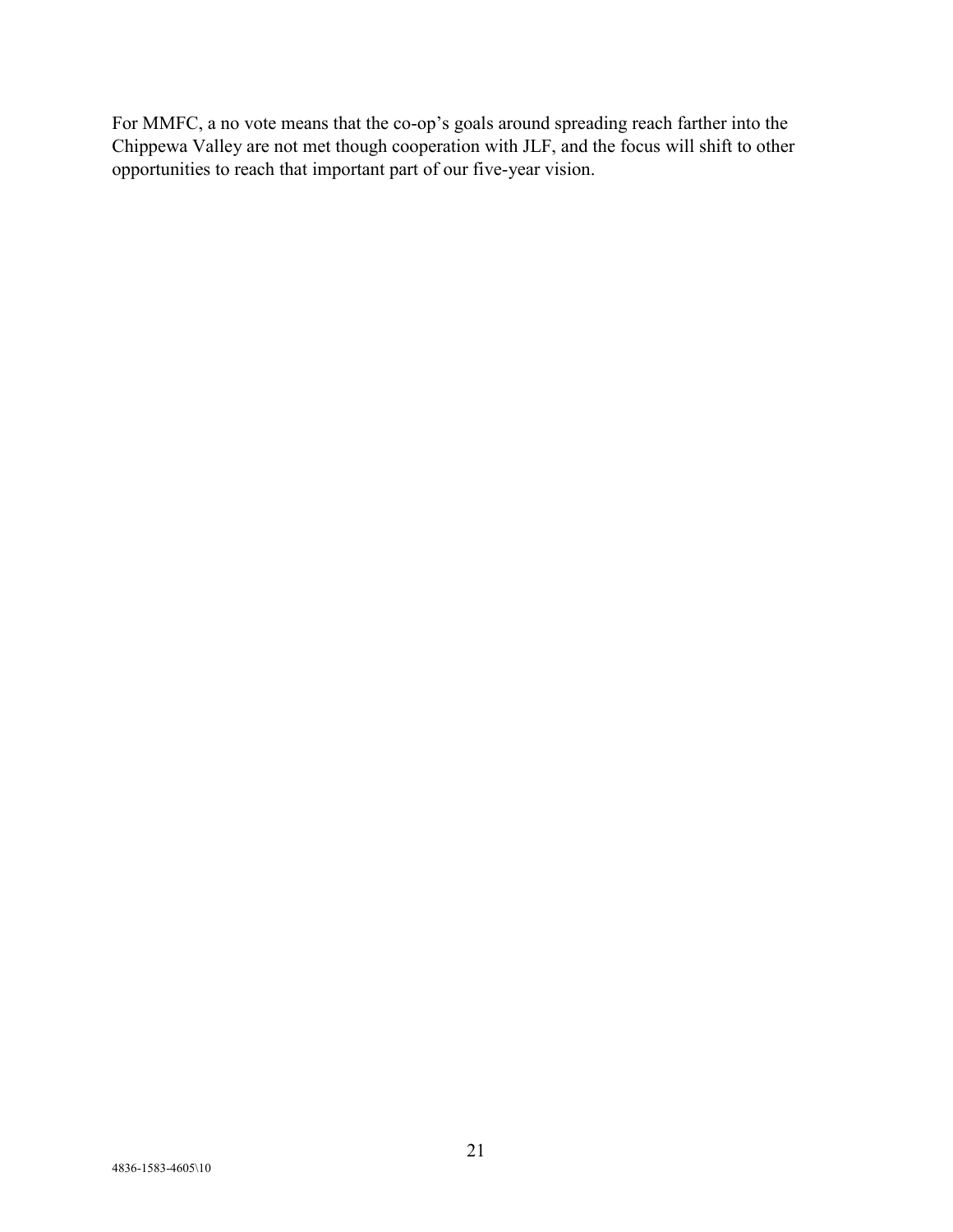## **EXHIBIT B**

#### **ARTICLES OF INCORPORATION**

PURSUANT to Section 185.54 of the provisions of Chapter 185 of the Wisconsin Statutes, the following Amended and Restated Articles of Incorporation have been duly adopted pursuant to the authority and provisions of Chapter 185 of the Wisconsin Statutes and hereby supersede and take the place of the existing articles of incorporation and any amendments thereto:

Article 1. Name of the cooperative:

The Menomonie Food Co-op

Article 2. Its term of existence shall be perpetual.

Article 3. The cooperative is organized to engage in any lawful activity within the purposes for which a cooperative may be organized under Chapter 185 of the Wisconsin Statutes.

Article 4. The address of the cooperative's principal office in Wisconsin is:

814 Main Street East Menomonie, WI 54751

Article 5. The number of directors constituting the Board of Directors shall be as set forth in the bylaws.

Article 6. The classes of owners are all of a single class.

Article 7. The cooperative is organized with capital stock.

Article 8. The cooperative is authorized to issue 47,190 shares of capital stock of the following description:

Class A Stock: 7000 shares; \$25 par value per share

Class B Stock: 35,000 shares; \$25 par value per share

Class C Stock: 5000 shares; \$500 par value per share

Class D Stock: 190 shares; \$500 par value per share

The preferences, limitations, designation, and relative rights of each class of stock are as follows:

Class A stock may be issued for cash to any eligible person or entity according to the bylaws. Class A stock shall be the ownership stock of the cooperative. Each owner shall hold only one share of Class A stock and eligible holders shall be entitled to one vote in any meeting of the stockholders. No dividends shall be paid on Class A stock. Class A stock is not transferable,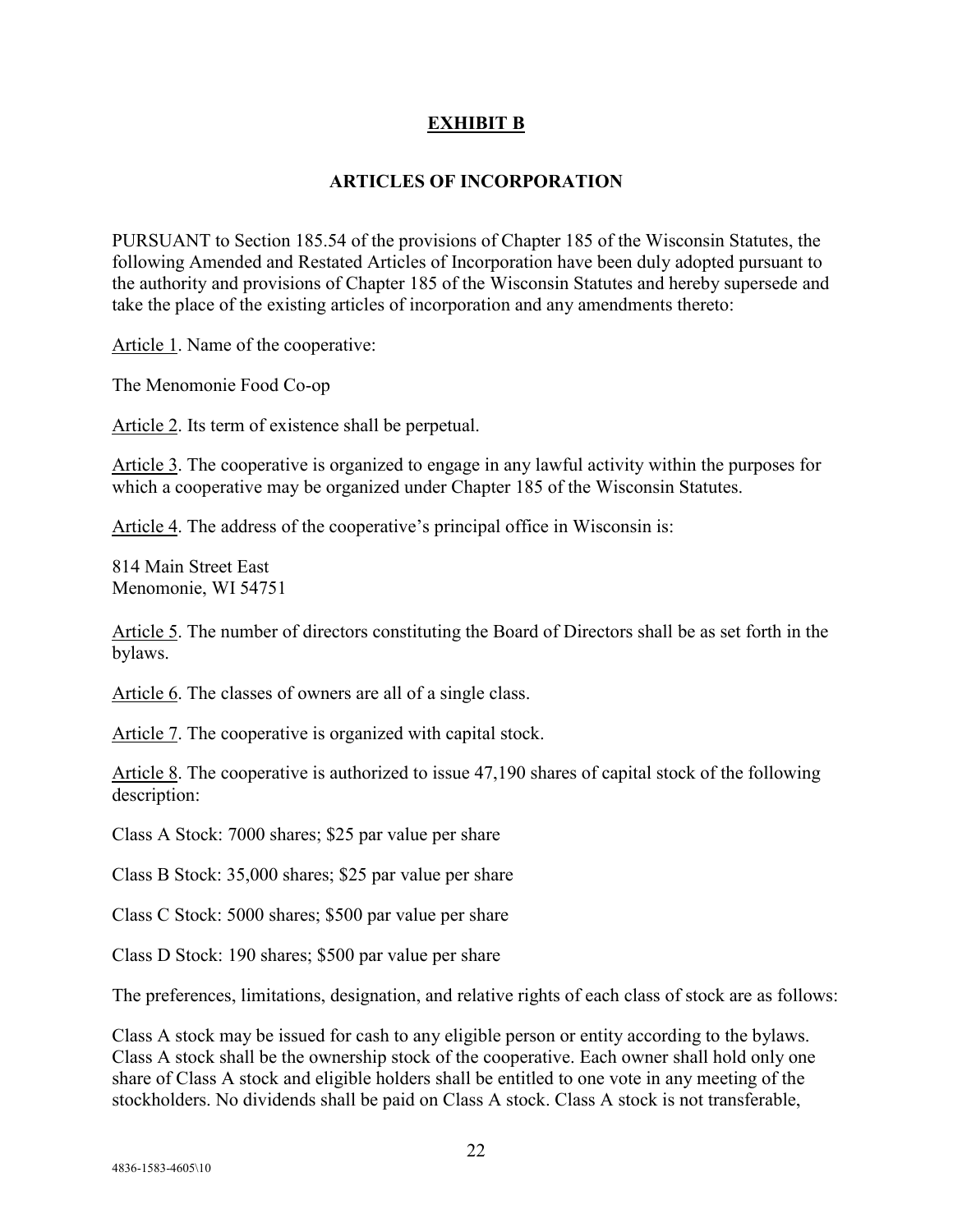except to heirs or estates with the approval of the Board of Directors or pursuant to the terms and conditions of a policy adopted by the Board of Directors permitting transfers to heirs or estates. Class A stockholders may request the cooperative's Board of Directors to redeem their stock at any time. Any redemption request requires approval of the cooperative's Board of Directors.

Class B stock may be issued for cash or in payment of patronage refunds to any owner. Class B is preferred stock without voting rights, except as provided in Wisconsin Statute Sections 185.52, 185.61, and 185.63. No dividends shall be paid on Class B stock. Class B stock is not transferable, except to heirs or estates with the approval of the Board of Directors or pursuant to the terms and conditions of a policy adopted by the Board of Directors permitting transfers to heirs or estates. Class B stockholders may request the cooperative's Board of Directors to redeem their stock at any time. Any redemption request requires approval of the co-op's Board of Directors.

Class C stock may be issued for cash. Class C is preferred stock without voting rights, except as provided in Wisconsin Statute Sections 185.52, 185.61, and 185.63. The rate of dividend on Class C stock shall not exceed 8% of its par value for any year. Dividends on Class C stock of any series shall be cumulative or noncumulative as established by the Board of Directors at the time the series is established by the Board of Directors. Class C stock is not transferable, except to heirs or estates with the approval of the Board of Directors or pursuant to the terms and conditions of a policy adopted by the Board of Directors permitting transfers to heirs or estates. The cooperative shall have a lien on all of its issued Class C stock for all indebtedness of the stockholders to the Cooperative. Class C stockholders may request the Cooperative's Board of Directors to redeem their stock at any time, subject to the terms and conditions of each series of stock. Any redemption request requires approval of the cooperative's Board of Directors. The Board of Directors has the authority to issue Class C stock in multiple series. The Board shall establish the number of shares offered, rate of dividend, redemption terms, and any such additional terms and conditions as the Board deems appropriate at the time of issuance for each series of Class C Stock.

Class D stock may be issued for cash. Class D is preferred stock without voting rights, except as provided in Wisconsin Statute Sections 185.52, 185.61, and 185.63. The rate of dividend on Class D Stock shall not exceed 3% of its par value for any year. Dividends of this class shall be noncumulative.

At the discretion of the Board of Directors, all non-cash patronage equity distributions made to owners pursuant to the bylaws (i) may be distributed in the form of uncertificated patronage equity credits, or (ii) may be distributed in the form of Class B stock or credits on Class B stock or ad interim certificates representing fractional parts thereof, subject to conversion into full shares.

The cooperative reserves the right to acquire or recall any stock, and shall pay the stockholder the par value of their stock, or its book value, whichever is lower, plus any dividend declared thereon.

In the case of dissolution or liquidation of the cooperative, there shall be given a preference to holders of Class C and D, then Class B, and finally Class A stock. The holders of Class B stock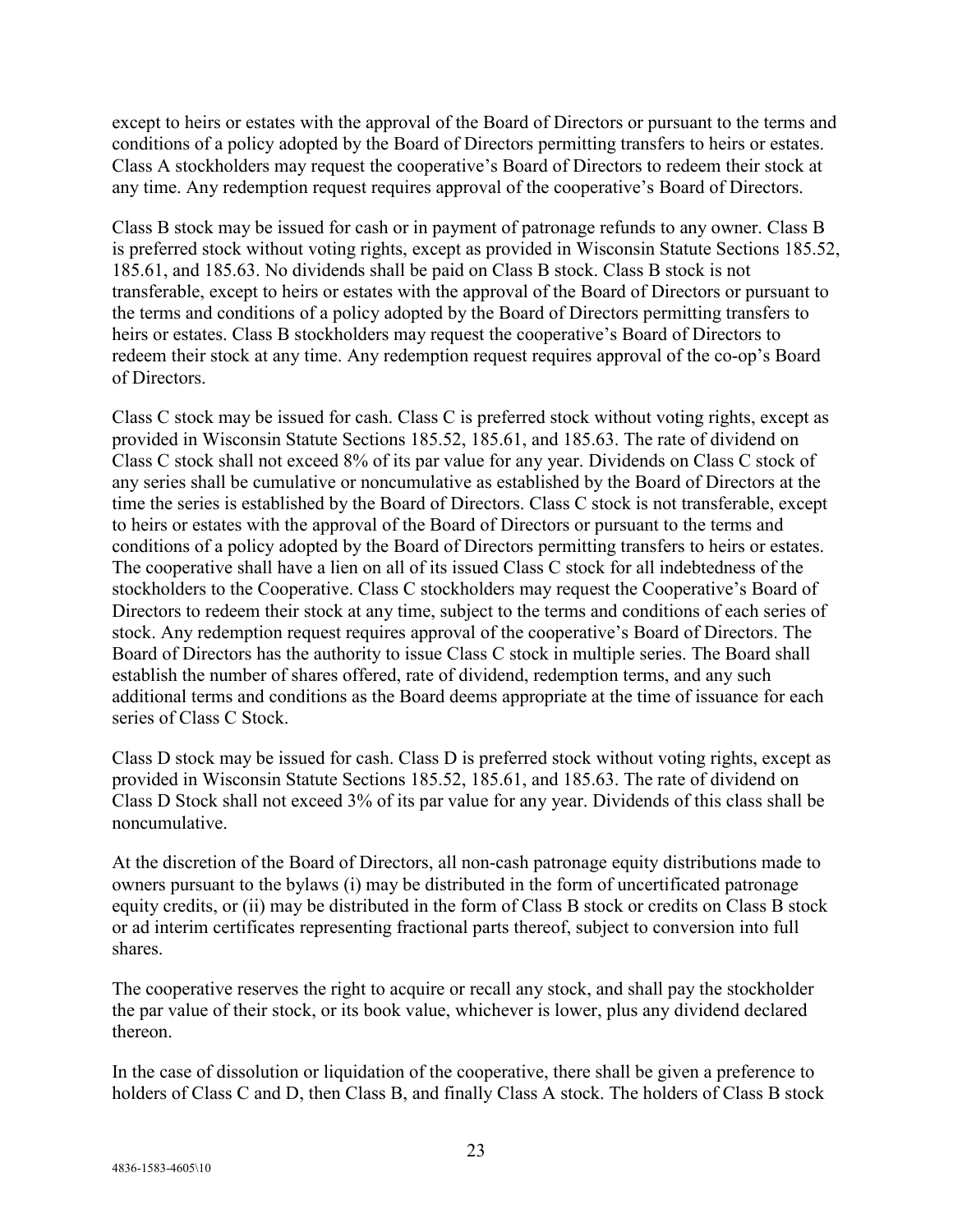shall be entitled to receive the par value of their stock or in the case of Class C and Class D stock, the purchase price and liquidation value of the Class C or Class D stock, or its book value, whichever is lower, plus any unpaid but declared dividend thereon.

Article 9. The basis of distribution of assets upon dissolution, voluntary or involuntary, shall be provided by law, except as may be set forth in the Bylaws of this cooperative in any provision not prohibited by law.

Article 10. These articles of incorporation may be amended to change the foregoing basis for distribution of assets upon liquidation of the cooperative.

These amended and restated articles were approved by the owners pursuant to an Agreement and Plan of Merger and the approval thereof by the owners of both The Menomonie Food Co-op and Just Local Food Cooperative.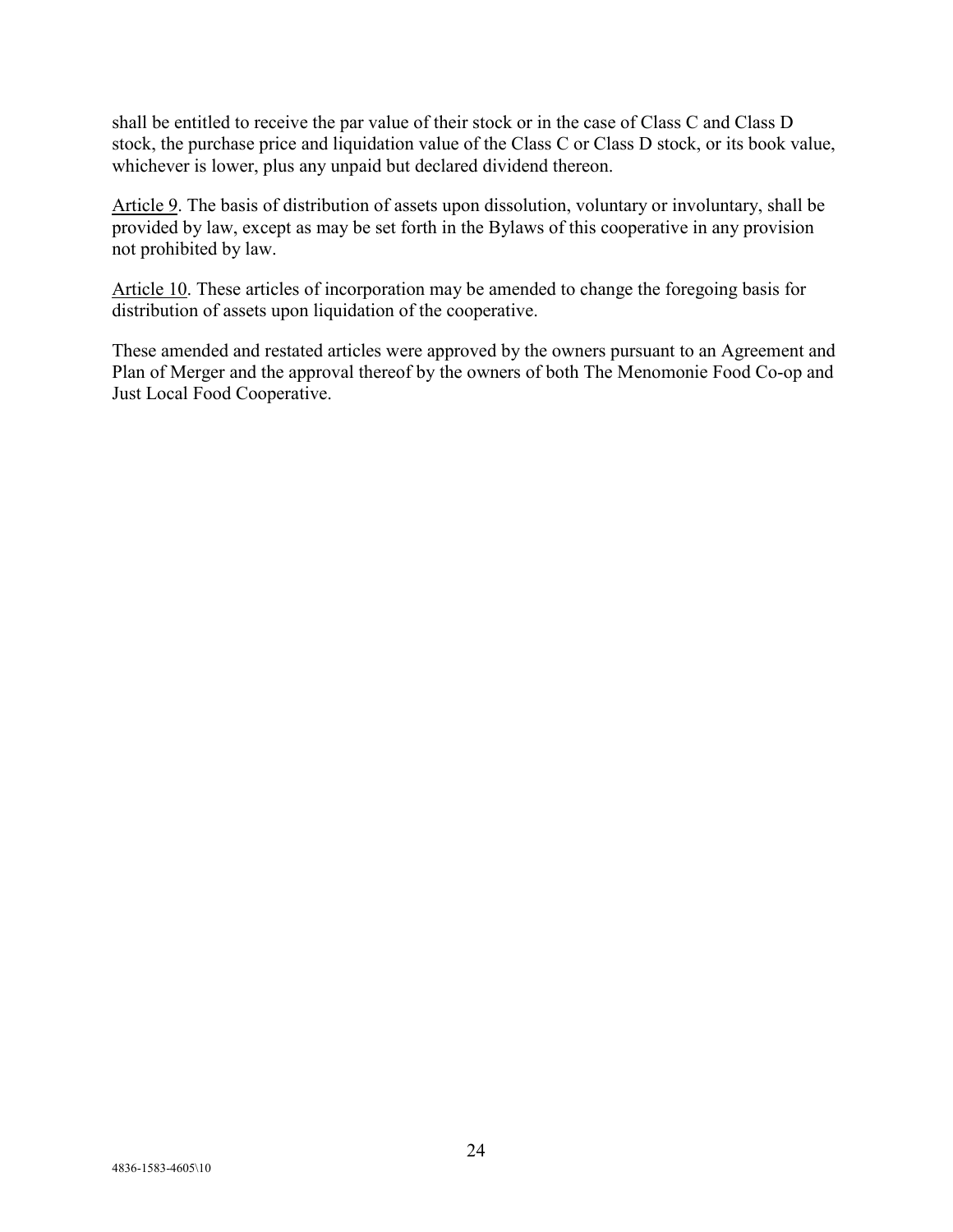## **EXHIBIT C**

#### **BYLAWS**

#### **SECTION 1: PURPOSE**

1.1 The purpose of the cooperative is to engage in those activities for which co-ops may be organized under Chapter 185 of the Wisconsin State Statutes.

#### **SECTION 2: OWNERSHIP**

- 2.1 On the effective date of the merger that formed the Cooperative, all of the eligible owners of The Menomonie Food Co-op and Just Local Food Cooperative were automatically admitted to ownership as specified in the merger plan dated July 21, 2021 (the "Merger Plan"). Thereafter, any eligible person or entity may be admitted to ownership upon submitting an application on a form and in the manner provided by the Cooperative and purchasing one (1) share of Class A stock and three (3) shares of Class B stock in an amount and on such terms as may be determined by the board of directors (the "Board"), and meeting other reasonable conditions of ownership as established by the Board. Each application shall be acted on by the Board at the first meeting of the Board following receipt of the application. The Board shall have full authority to approve or reject an ownership application based on policies established and approved by the Board. A copy of the Articles of Incorporation and Bylaws of the Cooperative shall be made available to each owner upon request to the Board.
- 2.2 Any natural person, cooperative, non-profit organization, partnership or business may be accepted into ownership on terms established by the Board of Directors of the cooperative by filling out an application form and purchasing the required stock.
- 2.3 This association shall not discriminate on social or political grounds or on the basis of race, creed, age, sex, handicap, sexual preference, gender, or marital status.
- 2.4 Failure to pay any installment by the due date or failure to keep a current address with the cooperative will result in the ownership being terminated. If an owner dies, or voluntarily terminates ownership in the cooperative, then the equity and patronage dividend amount allocated to that owner will be forfeited by the owner to the cooperative, in accordance with the notification provisions of Wisconsin Statutes, Chapter 185.03(10). Subsequent to such a forfeiture, the owner of forfeited funds may make a claim for such funds which, if found to be legitimate, shall result in a refund to the claimant. A terminated owner may request reinstatement by written request to the Board of Directors. Refund of forfeitures and reinstatement of ownership are subject to approval by the Board of Directors.
- 2.5 Ownerships are non-transferable, except that owner equity may be transferred to a successor on death or to a successor entity on dissolution or in a merger with the consent of the Board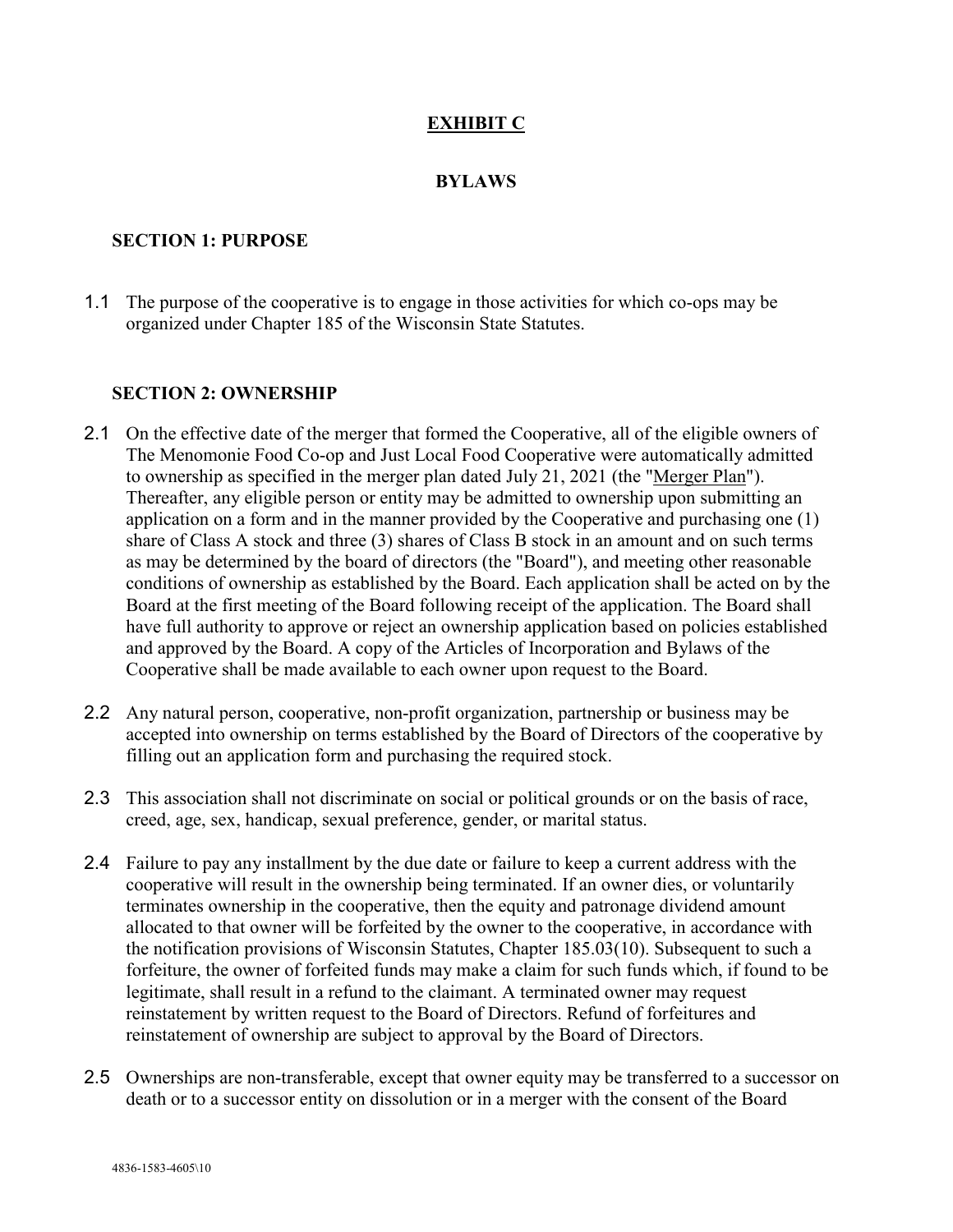(which may be given in a policy of general application).

2.6 Ownerships may be terminated by decision of the Board of Directors.

#### **SECTION 3: DIRECTORS**

- 3.1 The Board of Directors (the "Board") shall consist of not less than five (5) directors and not more than nine (9) directors, the exact number to be fixed from time to time by resolution of the Board, acting by not less than a majority of the directors then in office. Directors shall be elected from among owners of the Cooperative. Except for matters for which owner voting is required, the Board shall govern the Cooperative through policy, including, but not limited to, hiring a general manager and evaluating their performance, establishing compensation (if any) for the Board and assuring that the mission of the Cooperative is carried out.
- 3.2 Directors must be active owners of the Cooperative in good standing or the authorized representative of a legal entity that is an owner. Employees may not serve as directors.
- 3.3 The initial Board shall be determined as specified in the Merger Plan. Thereafter, elections shall occur annually, in a manner prescribed by the Board. Directors shall serve a term of three (3) years and shall serve staggered terms so that approximately one- third (1/3) of the Board is elected each year.
- 3.4 The Board shall meet monthly, a minimum of ten times per year. These meetings shall be held at a regular, established time and an agenda will be made available to the ownership at least two days before the meeting. Any owner may attend a meeting of the Board. Any owner wishing to address the board may do so during the Public Comments agenda item. The board may include a closed session in the agenda at any given meeting. Any person, other than directors, may be asked to leave at the time of the closed session. Binding decisions may not be made during closed session of the Board. The Board may specify that a meeting will be conducted solely through one or more means of remote communication, provided that notice is given and that the quorum requirements are met. Remote communication includes any communication that is accomplished by means of electronics, telephone, video or internet conferencing, or such other means through which persons not physically present in the same location may communicate with each other on a substantially simultaneous basis. Participation in a meeting through a form of remote communication that is authorized by the Board constitutes personal presence at the meeting.
- 3.5 A majority of the directors shall constitute a quorum at all meetings of the board, and a majority of the directors present shall decide all questions, unless otherwise specified in these bylaws or the articles of incorporation.
- 3.6 Any director may resign at any time by written notice to any officer. Vacancies occurring between elections shall be filled by the Board for the remaining length of the term of the vacated position, at which time it will be filled by election.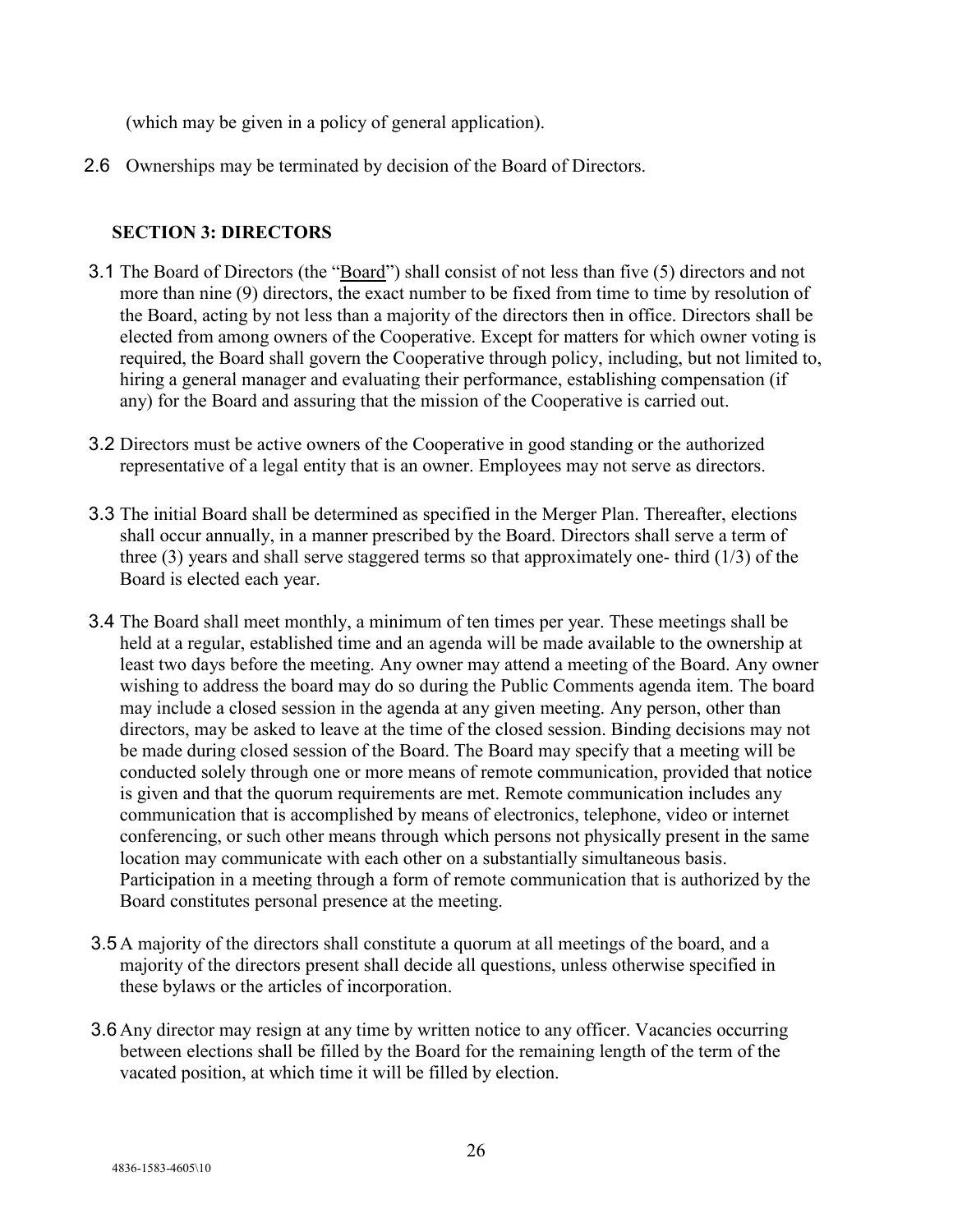3.7 A director may only be removed upon an affirmative vote of two-thirds of the remaining directors.

# **SECTION 4: OFFICERS**

- 4.1 The principal officers of the co-op shall be the President, Vice President, Secretary, and Treasurer, each of whom shall be elected by the Board of Directors from the ownership of the Board of Directors.
- 4.2 The officers shall be elected annually at the first board meeting following the annual general ownership meeting.
- 4.3 The offices of Secretary and Treasurer may be held by the same individual.
- 4.4 Vacancies may be filled as in 3.6.
- 4.5 An officer may be removed from office by a majority vote of the directors.

## **SECTION 5: COMMITTEES**

- 5.1 Committees may be formed as needed by the Board of Directors in compliance with board policy.
- 5.2 Each committee shall have a chairperson and at least one person who is a member of the board. The chairperson shall be responsible for the actions of the committee, and for making activity and progress reports at the monthly meetings of the Board of Directors.

## **SECTION 6: MEETINGS**

- 6.1 There shall be one Annual Ownership Meeting per year. Notice of the Annual Ownership Meeting must be posted in the store and announced to owners at least thirty (30) days prior to the meeting.
- 6.2 A quorum necessary for the transaction of business shall be at least ten percent (10%) of the total number of voting owners of the association, except that when the number of owners shall exceed five hundred (500), fifty (50) voting owners present shall constitute a quorum. Should there not be a quorum of owners at an ownership meeting, voting may take place by mail or by electronic or online or other methods as determined by the Board.in order to obtain the requisite number of owners for the transaction of business.
- 6.3 Special Meetings may be called by the president or upon petition by at least twenty percent of the general ownership. Meetings are open to all owners. Such meetings must be announced to the ownership at least ten days in advance, along with an agenda.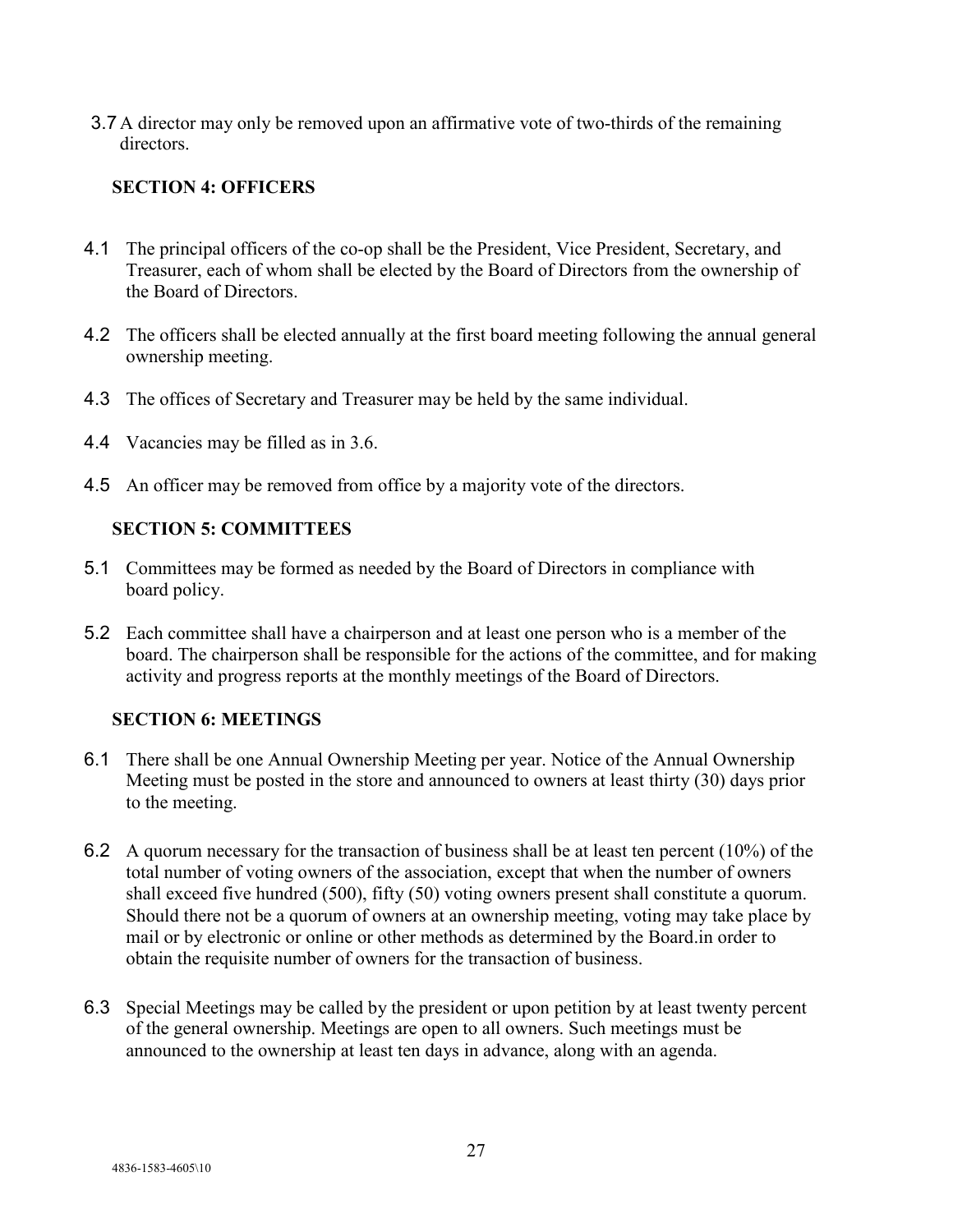#### **SECTION 7: VOTING**

- 7.1 Each owner shall have one vote upon any matter submitted to a vote of the owners.
- 7.2 An owner must have purchased the required Class A and B stock in order to be eligible to vote.
- 7.3 Voting on motions put to the ownership or on elections for directors may occur outside of a meeting by signed ballot or by electronic or online or other methods as determined by the Board.

## **SECTION 8: ALLOCATIONS TO OWNERS**

- 8.1 The Cooperative shall allocate and distribute to owners the net profit from business done with them in such a manner as to qualify them as patronage dividends consistent with cooperative principles, applicable state and federal laws and generally accepted accounting principles. The Board shall determine when and how such allocations and distributions will be made, including the amount, if any, distributed in cash and the form of any amount distributed as patronage equity, whether the allocations will be made in one or more divisions, departments or allocation units, and whether all or part of the excess margins shall be set-aside in capital or other necessary reserves.
- 8.2 By obtaining or retaining ownership in the Cooperative, each owner consents to take into account, in the manner and to the extent required by federal and state tax law, any patronage dividend received from the Cooperative. Each owner also agrees that if his or her patronage dividend is not cashed within 90 days of the date on which it was issued by the Cooperative, the Cooperative shall have the right to make a contribution in the name of that owner to support other organizations aligned with the Cooperative's purpose in a manner as may be directed by the Board.
- 8.3 Amounts carried in reserves shall be allocated on the books of the Cooperative on a patronage basis or in lieu thereof the books and records of the Cooperative shall afford a means of doing so at any time so that in the event of distribution each owner and eligible patron may receive a pro rata share of such distribution. Amounts carried in reserves or unallocated surplus and not allocated to the owners and patrons may be so allocated by the Board at any time.
- 8.4 Margins produced by a transaction (such as income from the lease of premises, investment in securities, or from the sale or exchange of capital assets) which is directly related to the Cooperative's business will be deemed to be patronage sourced margins and may be distributed to owners (and any other patrons with whom the Cooperative has contracted to deal on a patronage basis) in proportion, insofar as is practicable, to their patronage during any period to which such margins are attributable, as determined by the Board.
- 8.5 Reserves.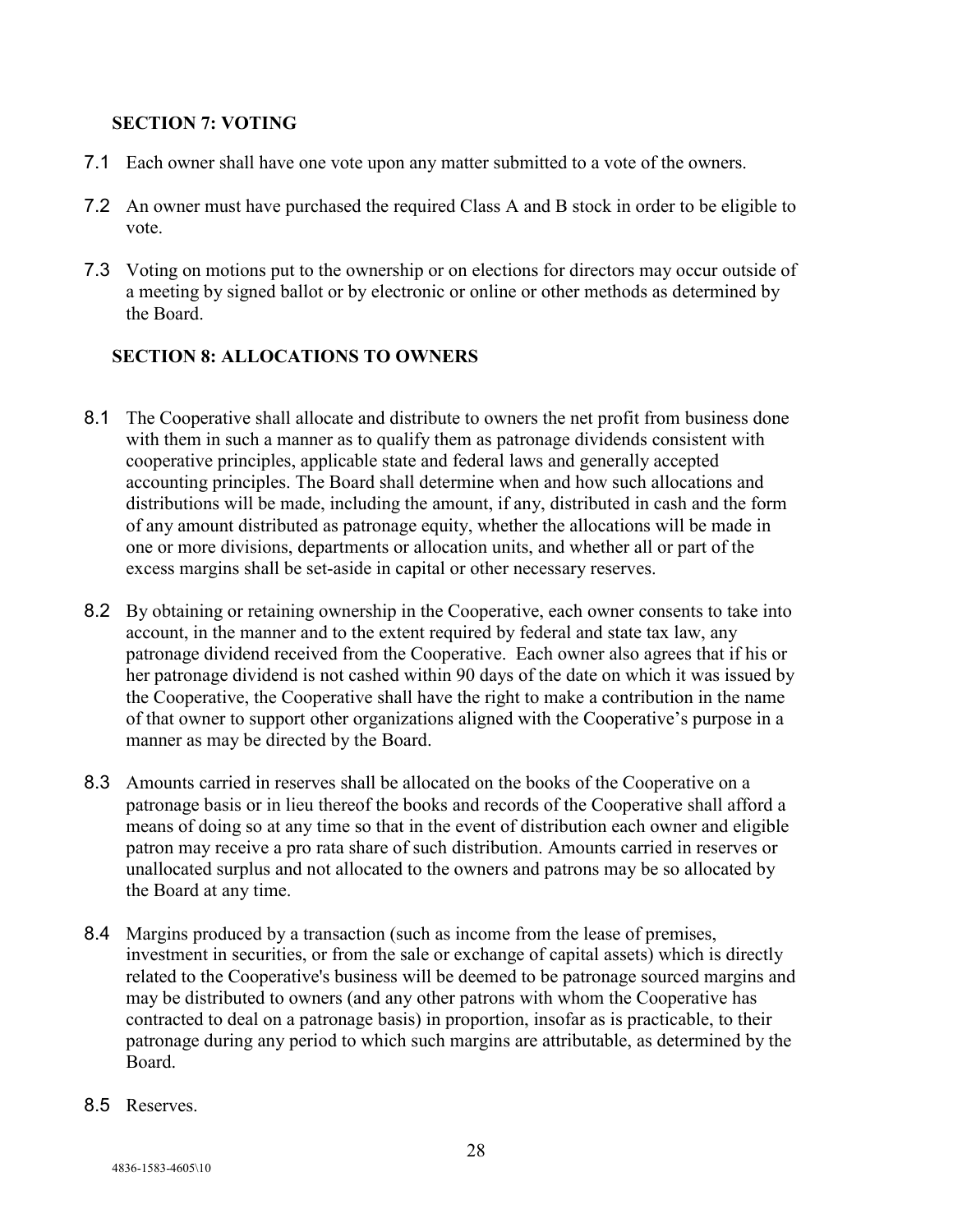- a. Operating Losses. An operating loss will be apportioned among the owners and eligible patrons during the year of loss so that the loss will, to the extent practicable, be borne by those owners and patrons with respect to the loss year on an equitable basis, including charging the loss against allocated reserves, unallocated surplus, or the patronage equity. Owners and patrons may not be directly assessed for any loss. The Board may also direct that all or part of any loss be carried forward or back so long as any carryforward or carryback will not place an inequitable burden upon past or future owners.
- b. Other Losses. If, in any fiscal year, the Cooperative incurs a loss other than an operating loss, the Board may determine the basis on which patronage capital furnished by the owners and eligible patrons may be reduced or such loss is to be otherwise equitably apportioned among the owners and eligible patrons.

#### **SECTION 9: AMENDMENTS**

- 9.1 These bylaws may be amended by signed ballot at any annual or special ownership meeting, or by electronic or online election, which may begin two weeks prior to an annual meeting and end on the date of such annual meeting, or other means as determined by the Board.
- 9.2 Amendments may be proposed by decision of the Board or by petition of at least 5% of active members, who shall deliver the petition to the Board. Proposed amendments will be placed on the agenda of the next annual or special ownership meeting, provided that they are submitted to the Board no later than 45 days prior to the meeting. The Board shall publicize the proposed amendments in the meeting notice and will post in the store at least 30 days prior to the meeting at which the amendment will be considered.
- 9.3 An amendment is adopted when approved by a majority of those voting as set forth in Section 9.1.
- 9.4 Bylaws may also be amended by the Board of Directors by a three-fourths majority vote. Any bylaws so amended will be subject to approval of the general ownership at the next annual or special meeting. The general ownership has the final vote on all amendments.